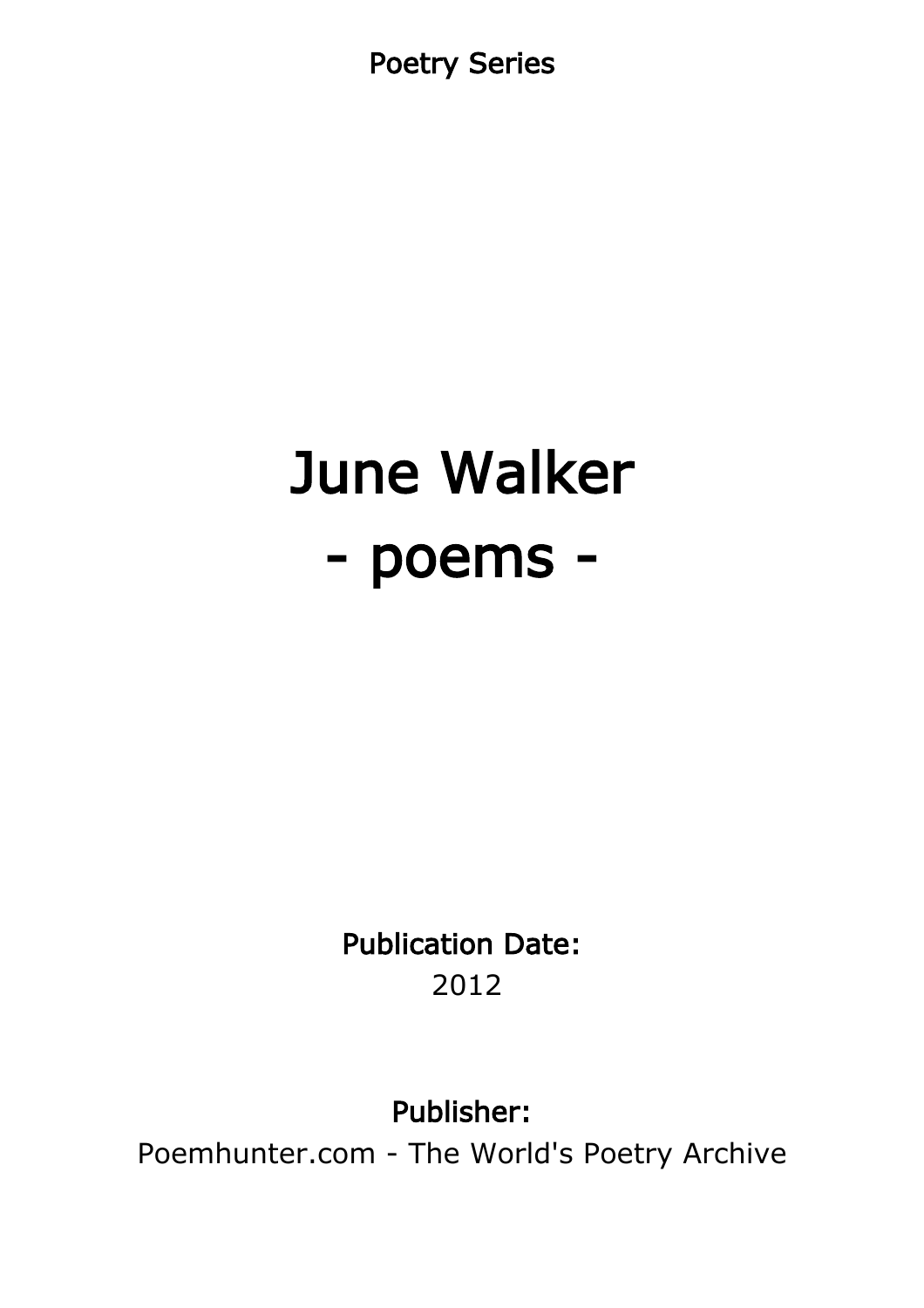# June Walker()

My poems are usually based on observation of flora and fauna in my environment. Most have previously been published in poetry magazines in Canada, USA, NZ, Australia and UK. My poetry site is at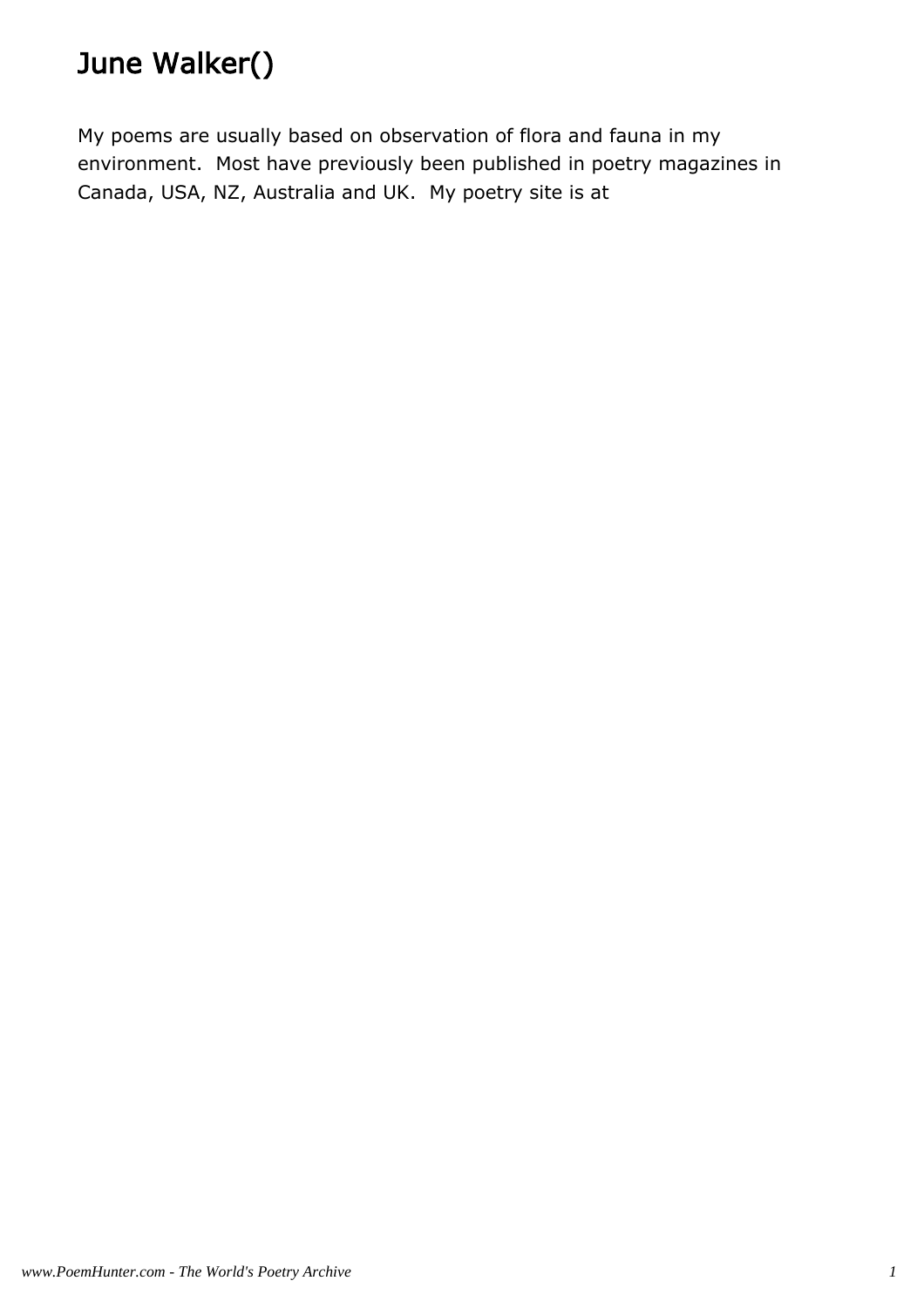#### Albatross Of Midway Islands

Fledgling runs from nest, lands on turf, nose first, tail in the air, sheepish look, puzzled stare. Flaps paddle feet, runs, holding windmill arms out, till a sudden draft lifts him, up there.

Over water he flaps, then drops to the surface like an autumn pear. Torpedo sharks beneath would love to rip open that bulging breast; he rises on unsure legs, strides along the surface. Suddenly, he is flying with care.

Looking down, he whispers as he glides, over oceans, across seas, monitoring movement of tides, foaming white horse hairstingray, swimming in the air.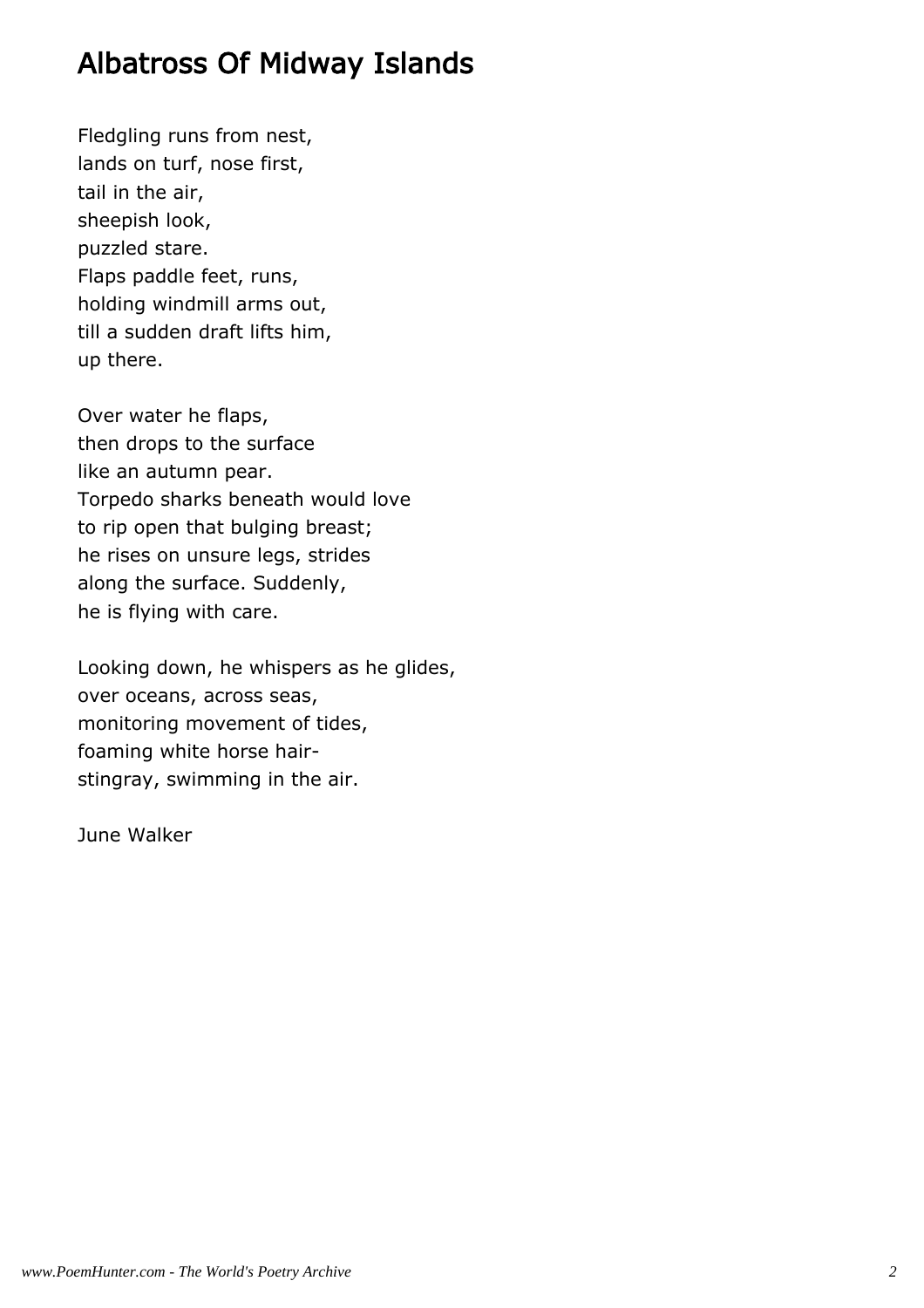# Birch Trees, Scotland

Five sisters, tall, thin, straight-backed, play ring-a-ring-a-roses, stretching above the glade and daffodil shoots. The winter sun picks out silver bodices (their arms are brown and bare) and makes them cast long, thin, shadows- like strands of hair.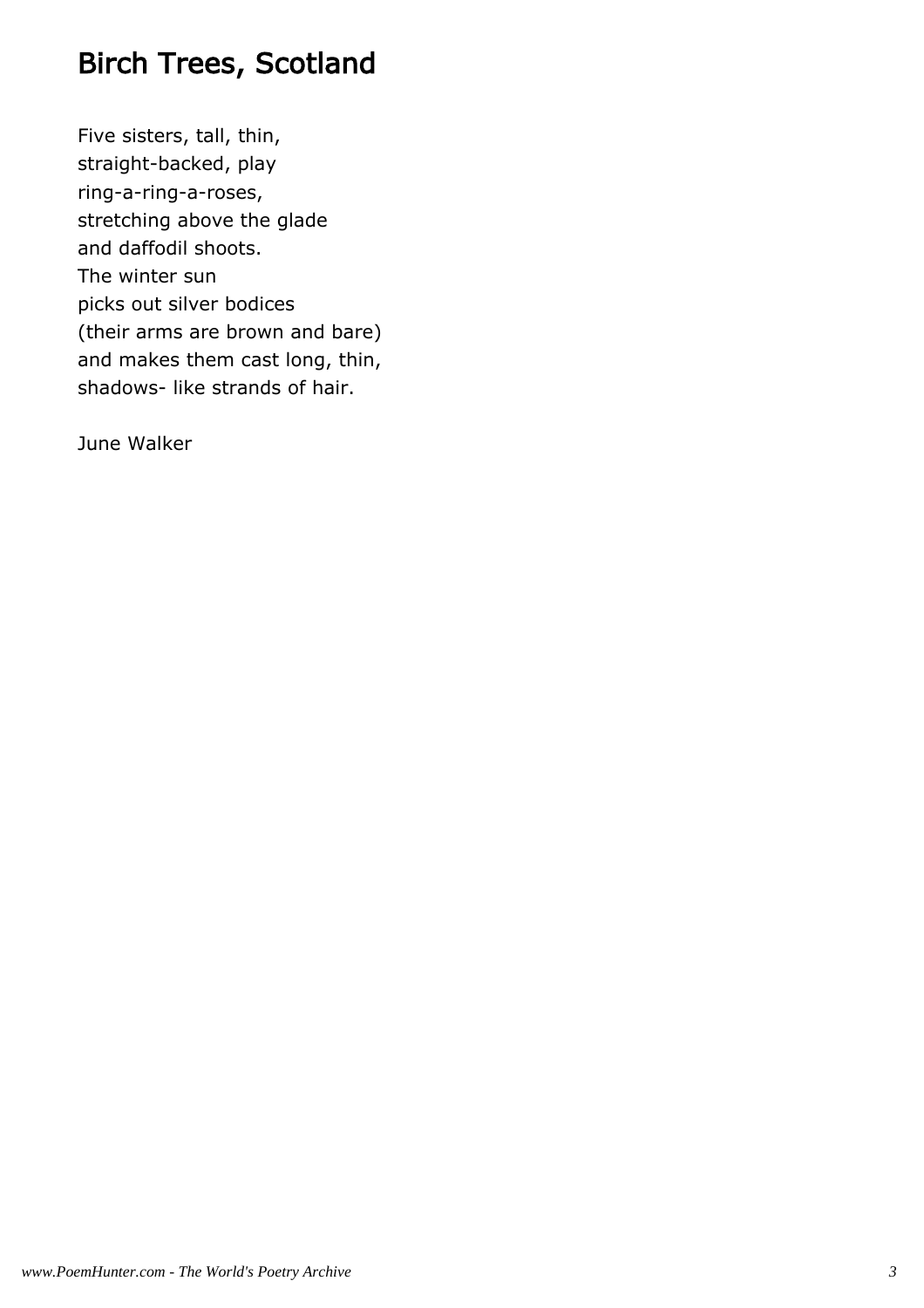## **Blueberries**

In spring, crouching beside clumps of heather, mouse ear leaves, thin pink legs, paws that clasp a crumb. In winter, berries, like dark purple eyes, mist over, giving us mouse-size grapes for jam.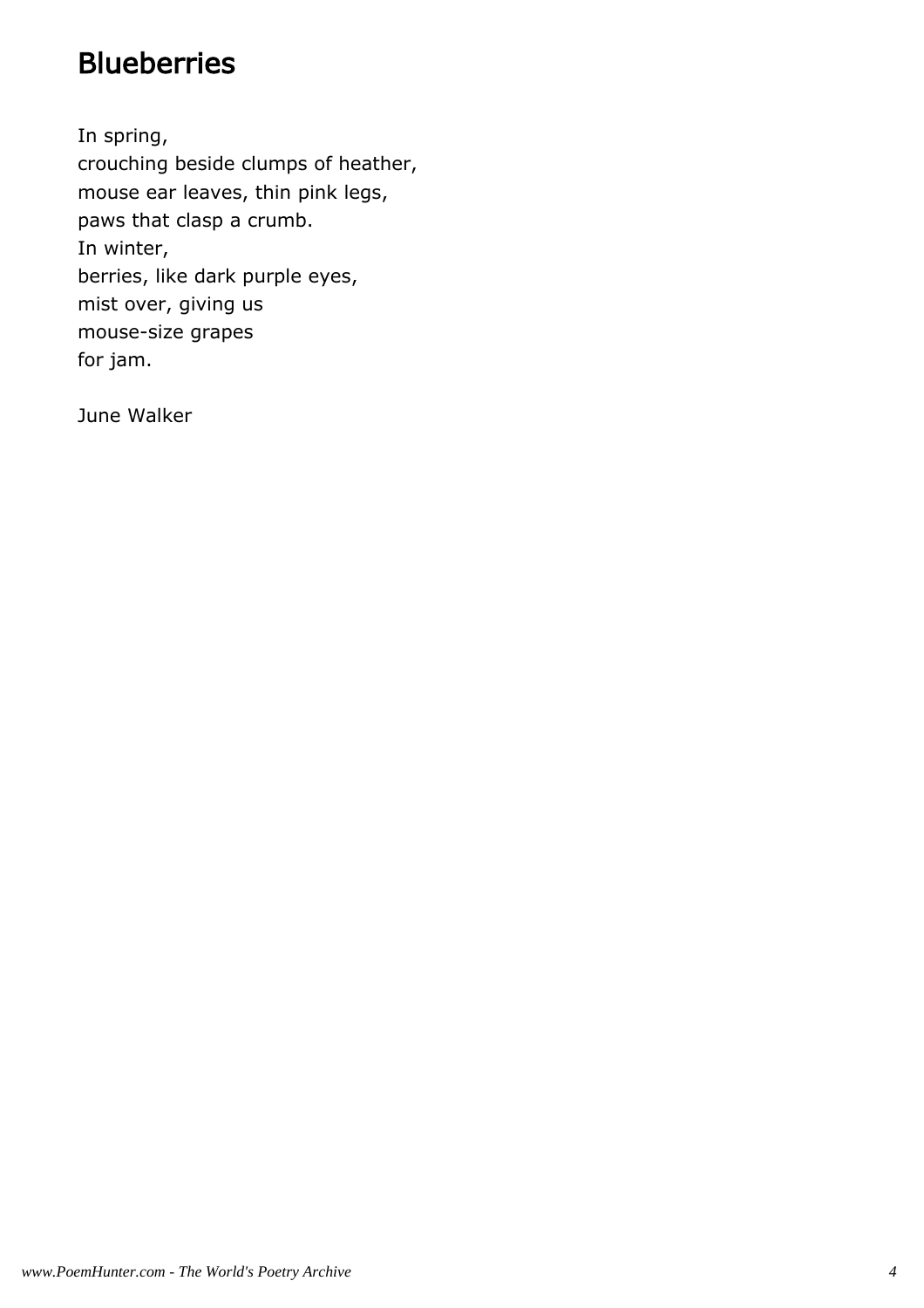#### Brimstone Moth

A lemon yellow dart lands. A spot of sunlight on a dark green thorny runway. Soaks in a moment of calm before the flight itinerary takes it wherever fancy blows.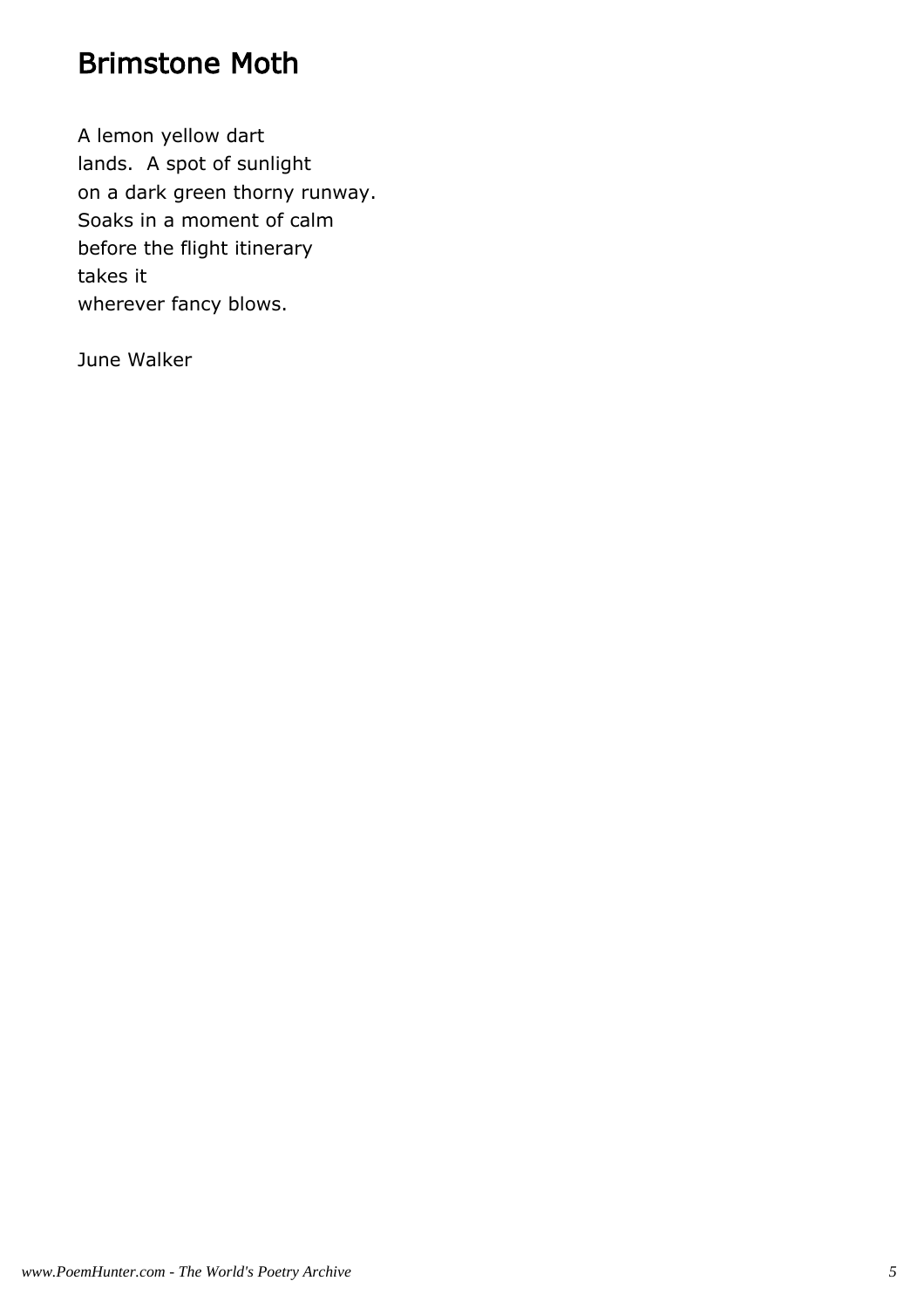### Cosmic Crocus

Under fir tree puffball crocuses burst into star shapes, visited by interstellar bug shipstraders in pollen, nectar, and other microscopic star stuff.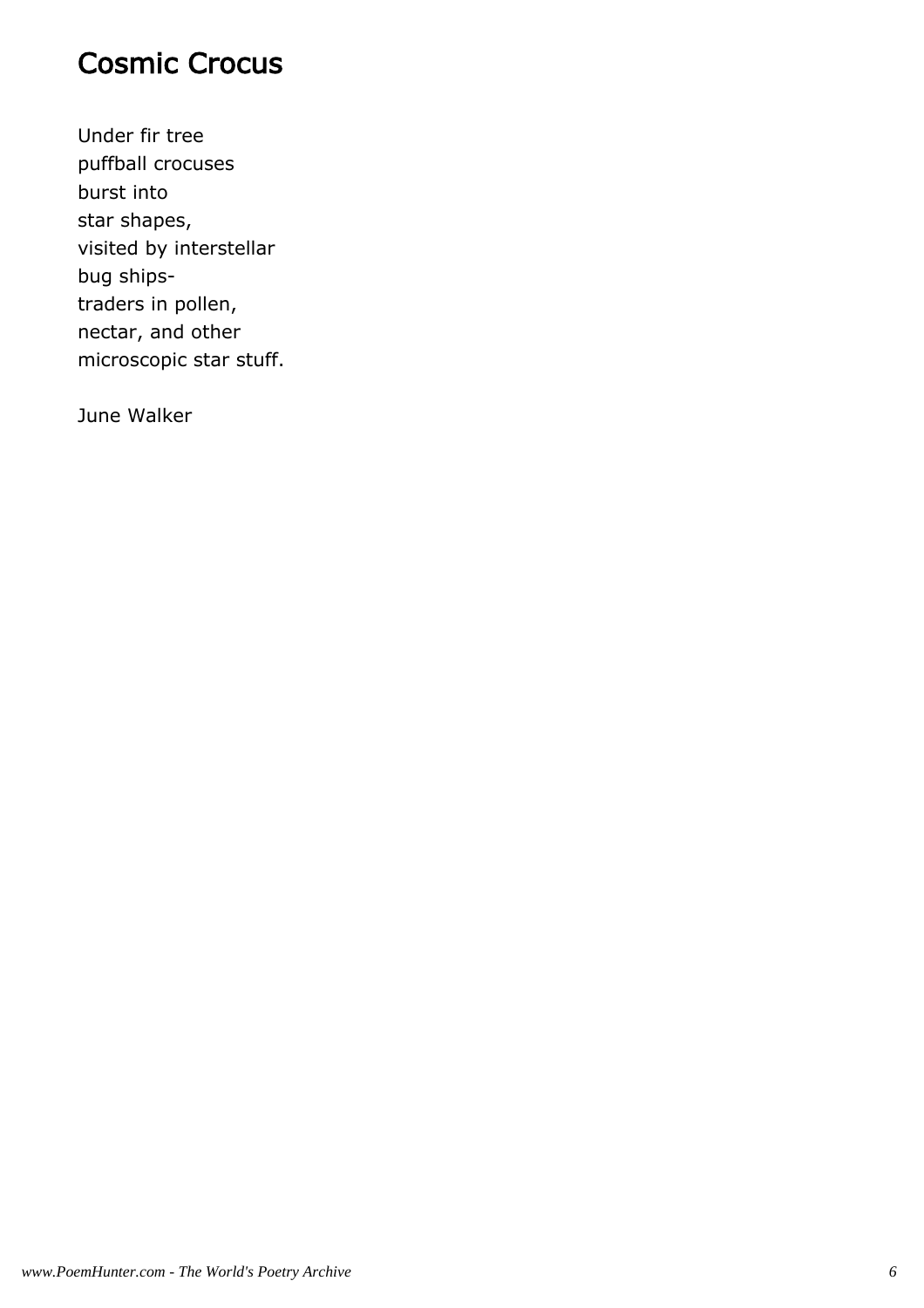#### Dogwood Stems

Red stems, stripped bare, jut out of hard black soil, like the rib cage of an abandoned boat, keeled over, on a cold beach. A roosting perch for passing gulls, skua, ternin summer, hidden in a nest of leaves. Like strong ideas, stripped to bare bones, by harsh times, they turn, face the screaming winds, and sing.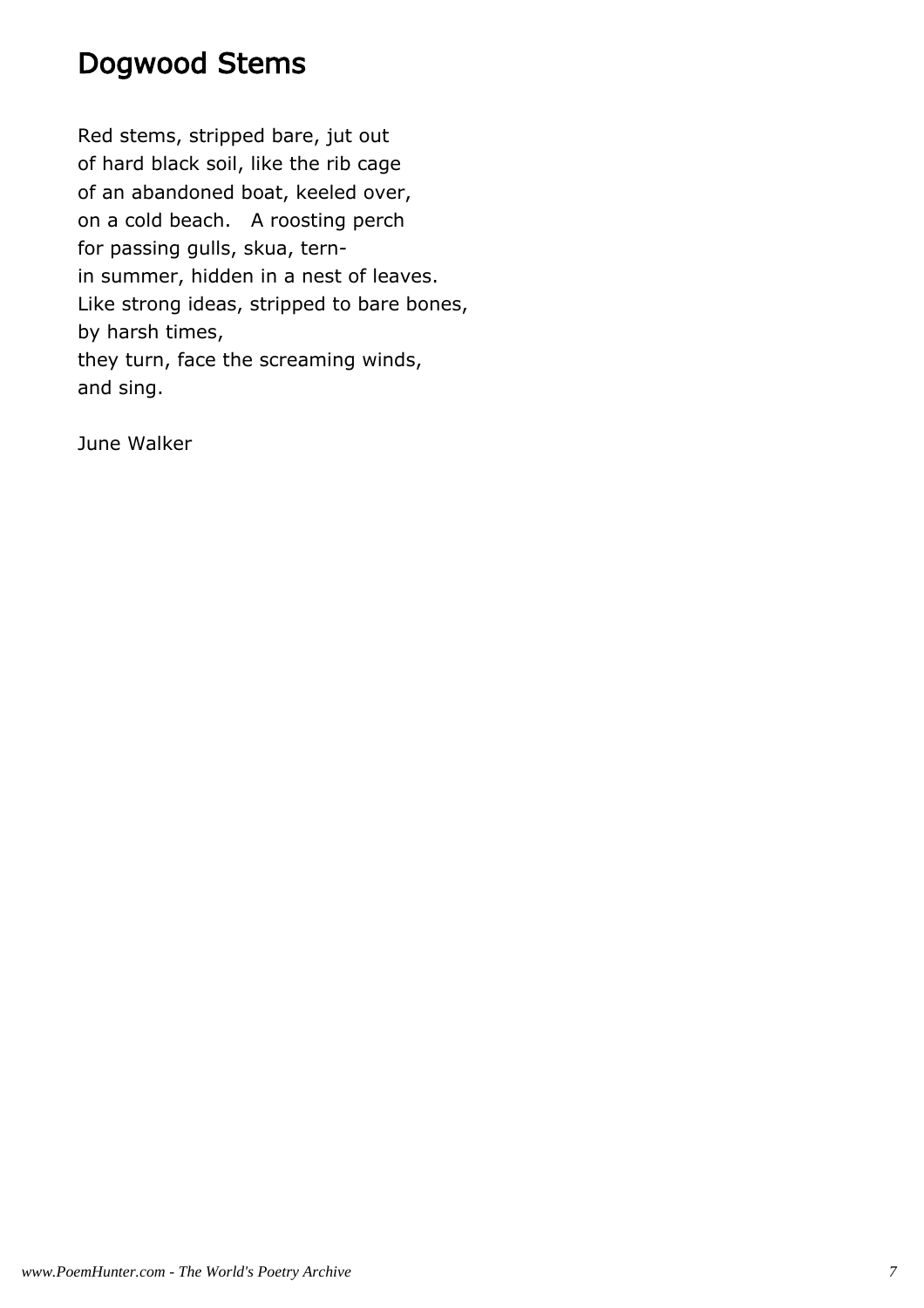# February In Scotland

Jagged peaks of flour in the distance, a harshly bright winter sun casting long shadows from Narnian trees.

A moorhen, flushed out of canal reeds, speeds across surface of water-Jesus Christ lizard.

My squeaking shoes, ingratiating cygnets, begging for parental attention.

This strange insistence makes me laugh, transforming Narnia into the Sound of Music, and I sing.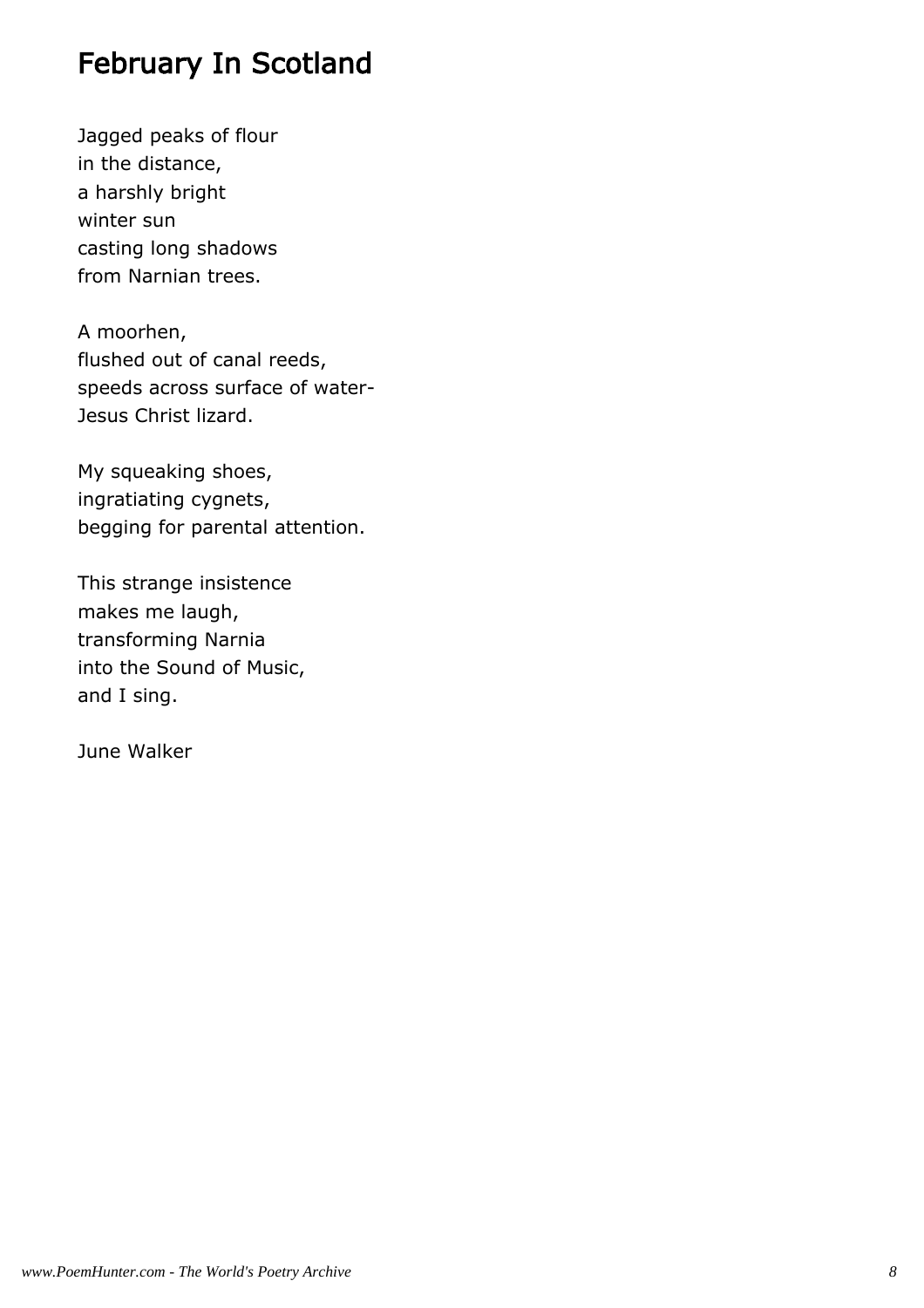# Feeding Garden Birds

With winter attempting to approachbut not quite making it this year-I put out bread, biscuits, and cake for neighbourhood birds: magpies, pigeons, crows and coal tits, I never see them alight and strut, or hop amongst the crumbs. But next morning, the soil is bare, and in the treetops, doves are cooing.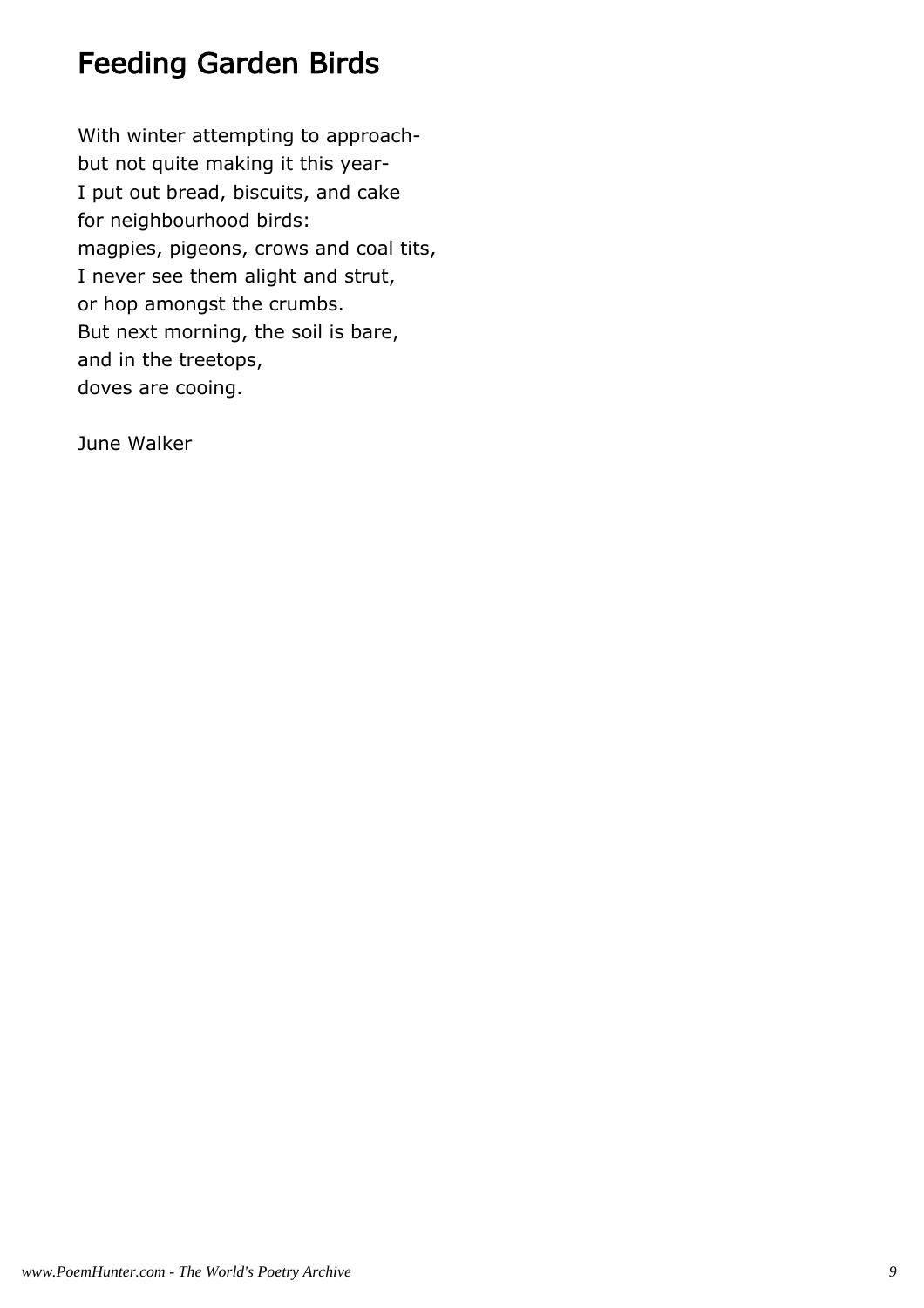# Fox

Fox's ears jut up, crown-like, her hair slapped down, a 1920's flapper, a girl attending her first job interview.

Fox's tail, a pampas grass plume, stretches jauntily behind as she prances along, 1960's beach beauty.

Fox's snout is vole-like, her belly snowy as any house-proud tabby cat's. She lopes across the moor, wolf-like; jumps in the air, impala-fashion; throws a mouse into the clouds, like a catnip toy.

Fox is a jackal at sunset, caterwauling at the stars, combing dimly-lit suburban streets.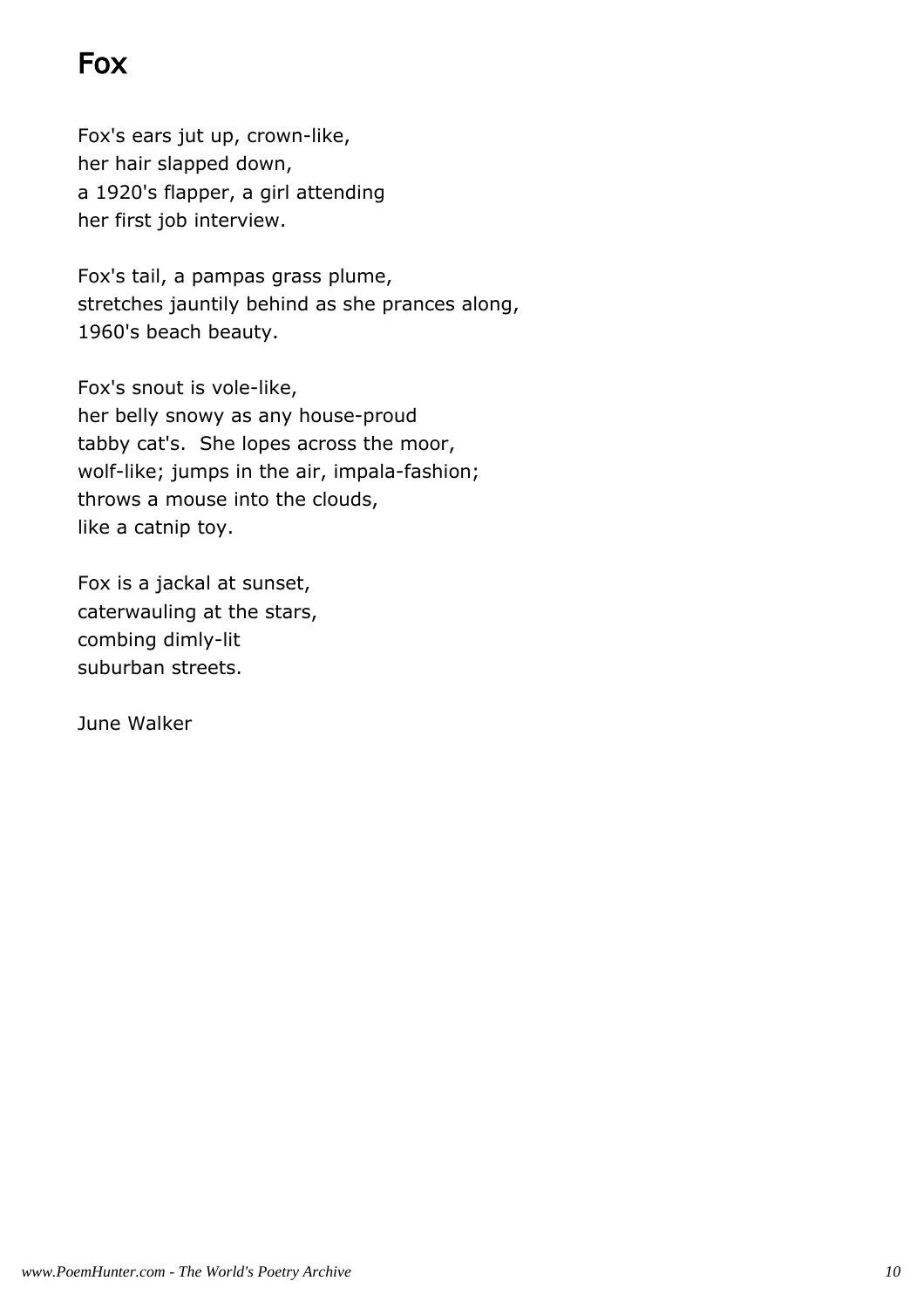# Heat Wave

A song thrush rubs her chest into dry dust. Her beak opens - fledgling begging; her tongue, a sharp thorn. A white film covers her closed eyes. She fans her tail like the main sail of a yacht, searching for a breeze. Her wings lift and shiver in a momentary mirage of cool North winds. Now she lies deathly still, blending brown into brown. Ghost ship. My tongue feels like a twig in my throat. Suddenly, the bird's chest heaves. One eye opens in a wink.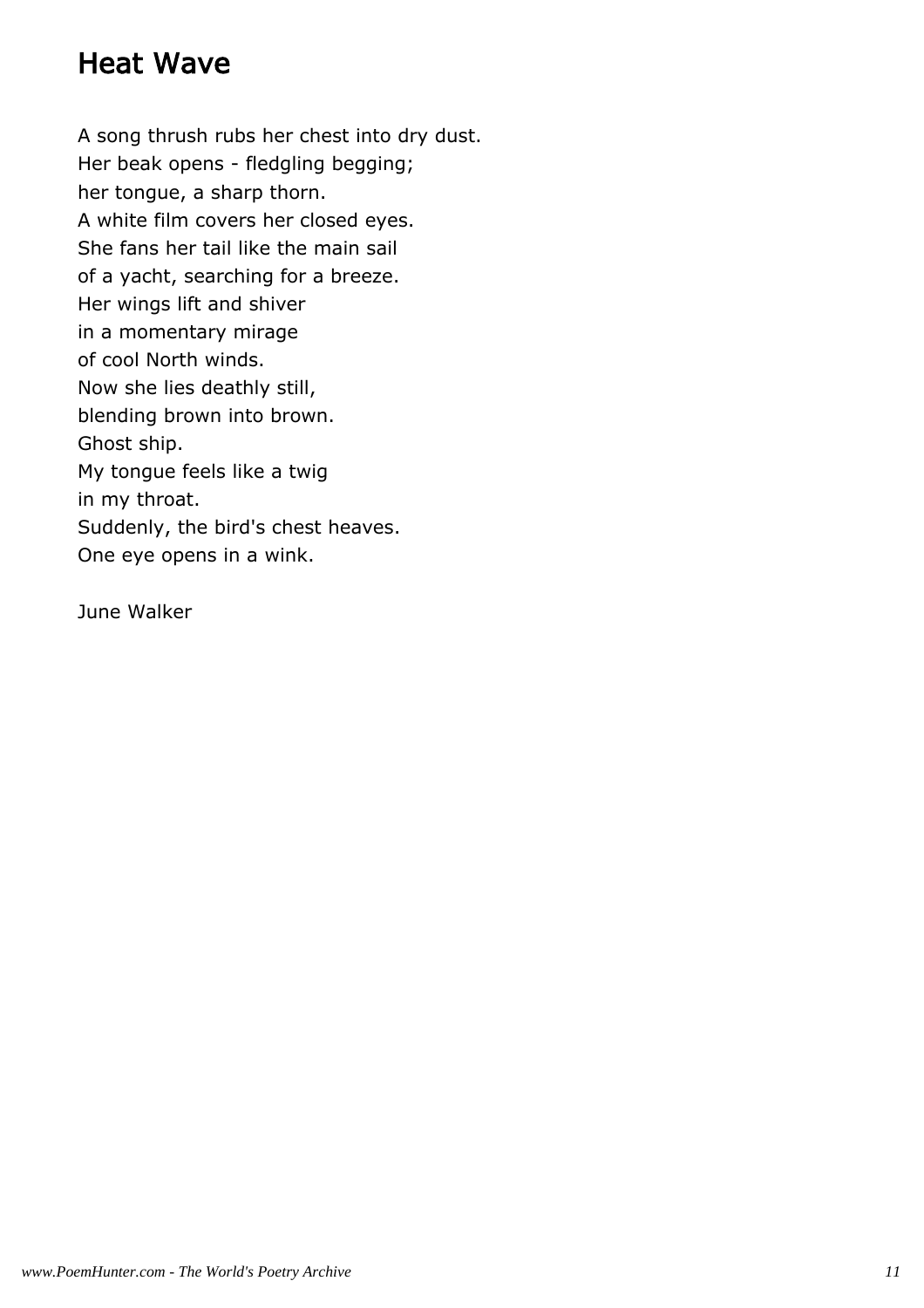# Hemlock

Head and shoulders above rat's umbrellas beside the canal. Taller than dock plants, flourishes hemlock, poisoner, sister to laburnum and foxglove. We may not know it as the killer of Socrates, (who played the fool once too often) , but all Scots children learn that this big smelly plant is dog's flourish (dog's pee on it) , so we don't gather it to fill our posies of wild flowers. We pick hawthorn or gowan instead.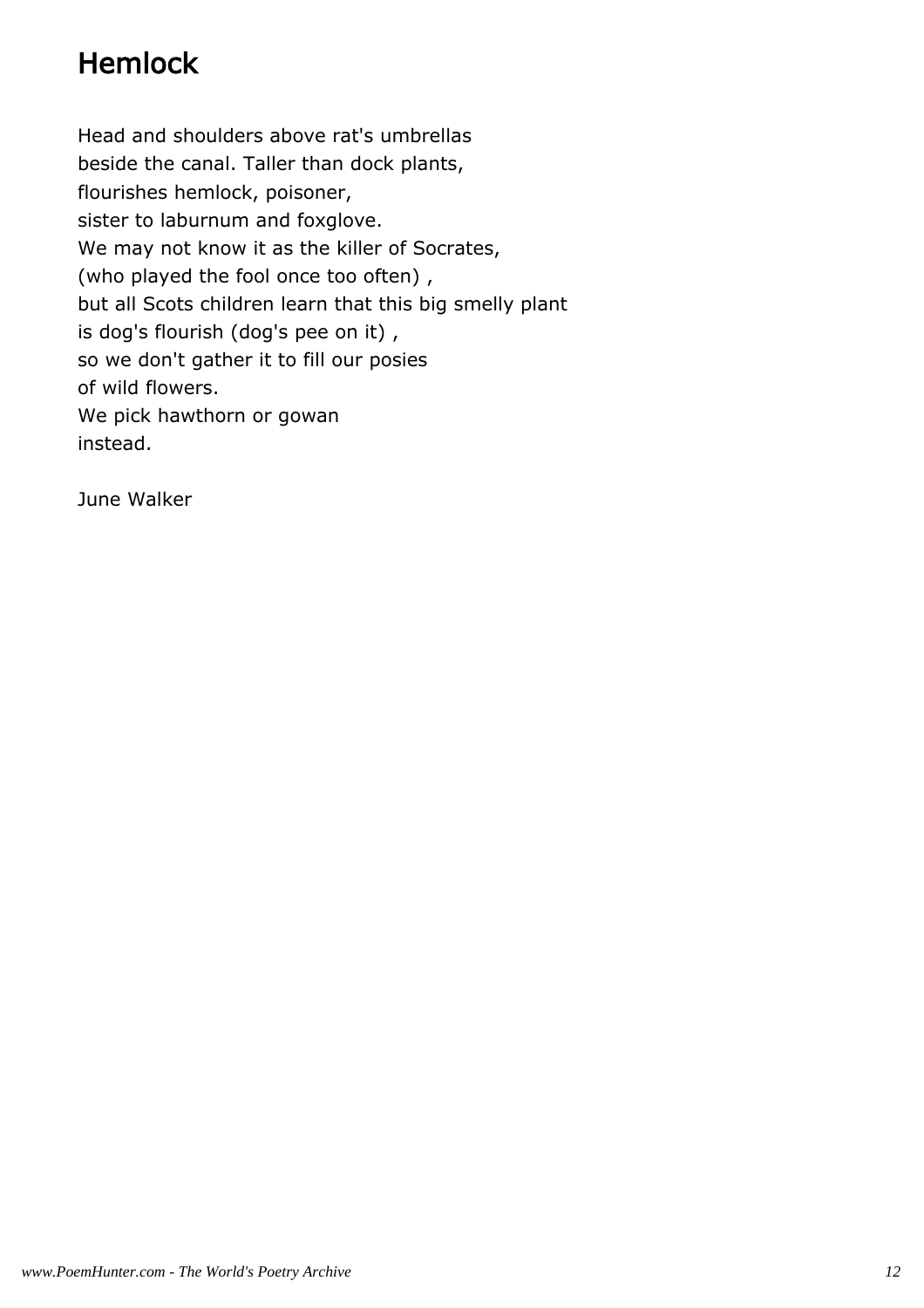## Her Roots

are wild heather clinging to boggy soil, wringing out usable minerals from forsaken ground, specialised for the task, gripping tightly, unlikely to be pulled up by man, or weather. Craggy stems, harsh curly head of hairstill, she bears small green leaves in spring- and in Autumna magnificent purple blaze.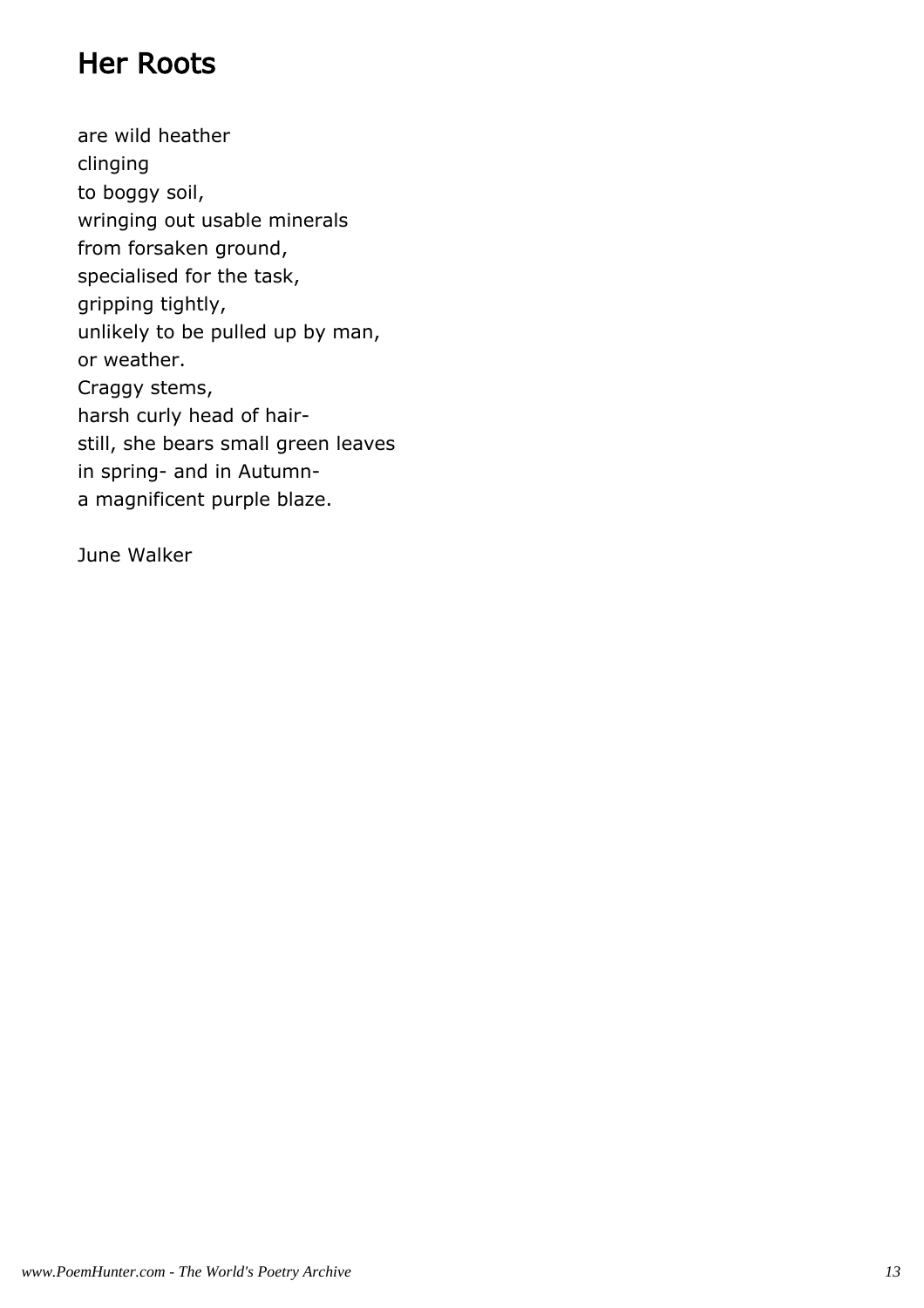# In A Victorian Garden

Yarrow, creamy, waist-high, liquorice scent-filled air, sycamore saplings sprouting, thin as pencils. Elderberry spreads lace parasols above golden buttercups strewn, as if for a picnic on the lawn. One hundred yards away, behind tumble-down, moss-covered wall, twenty-first century zips past, unaware.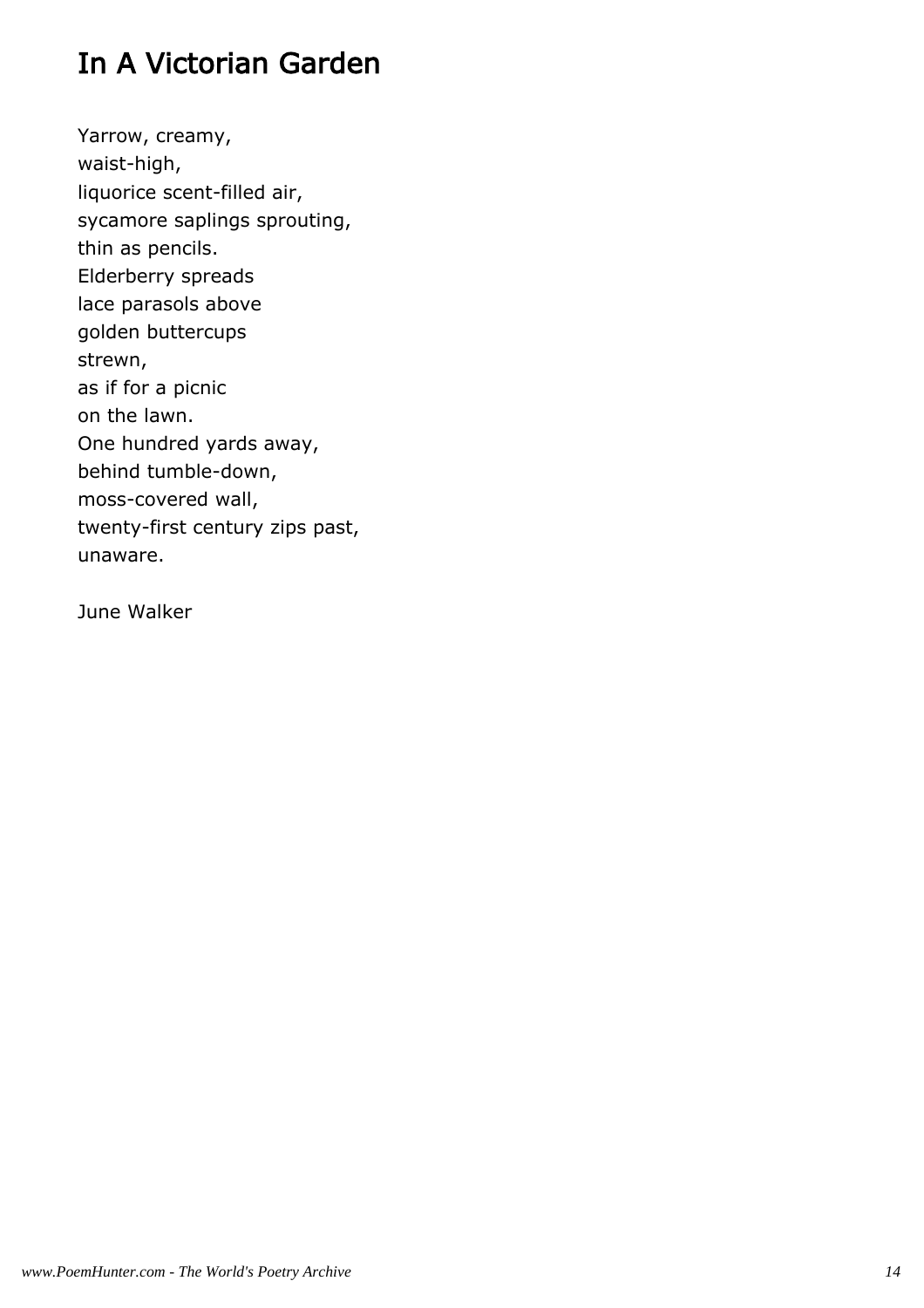# In The Park

I was surprised to see finches and canaries in the birdhouse at the park this morning. The pair of quail were huddled in the corner; one rather plucked like a chicken ready for the pot. The cockatiels were popping in and out of holes in wooden nest boxes high on the shelf. The green and yellow budgerigars were chirping and kissing their mates and looking sideways at me. Around the corner, on the outside, the flock of doves were cooing and pecking large grains of wheat strewn on the ground. And I felt my own ruffled feathers soothed,

softened and cooled.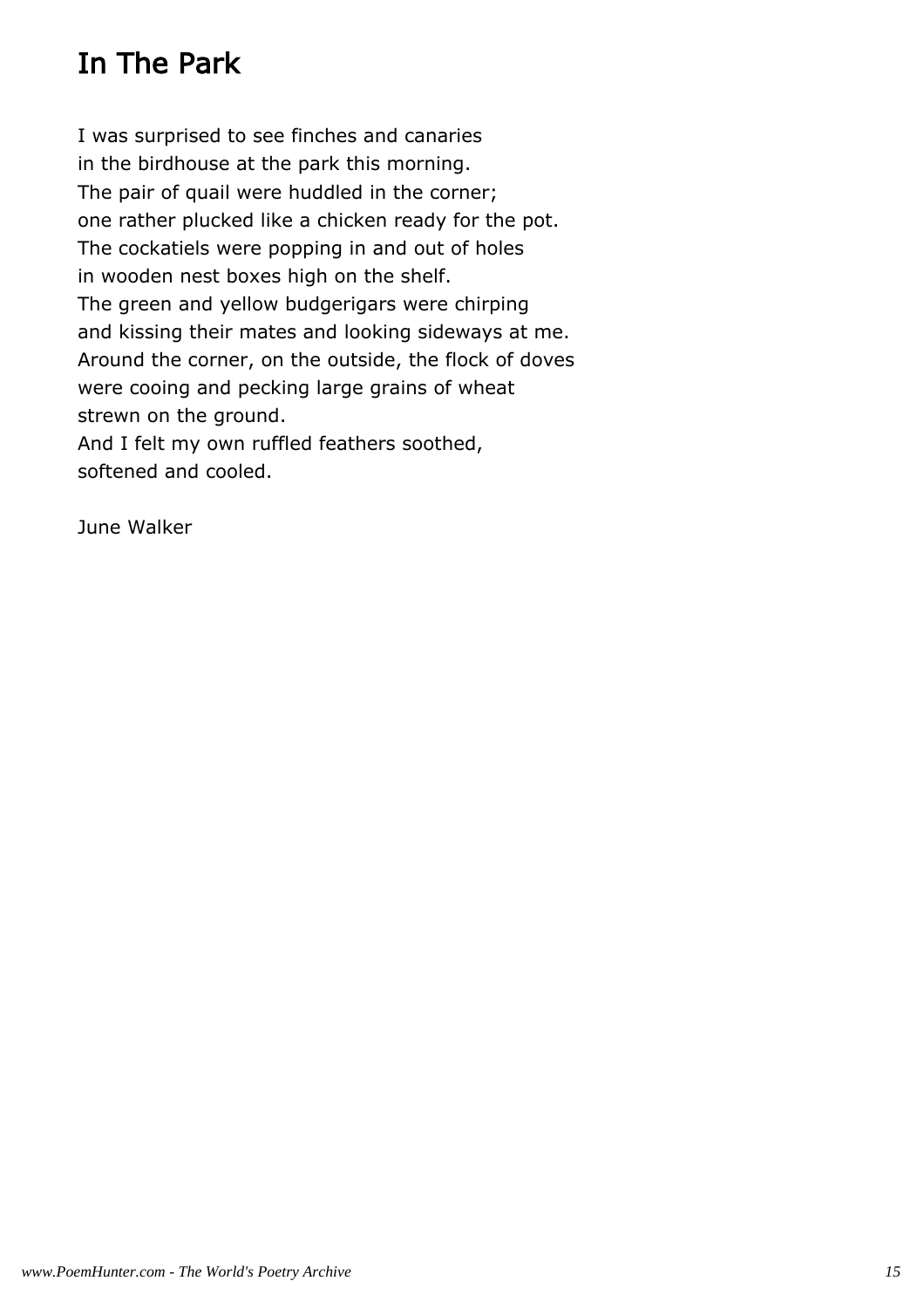# In The Woods

Violets shelter amongst the roots, dry leaves for a blanket, a dash of purple and green amongst the brown. Quiet and unassuming, as if hiding from the bustle of town and people. Perfuming the air with simple pleasure.

When my mind flies rapidly about, discarding thought after thought, until it tires me out, I walk again along that lane, and see the violet, calm and quiet. Like a soothing balm, or soft fingers across my brow, cares flee and a snapshot remainsthe image of a violet flower, no mental pains.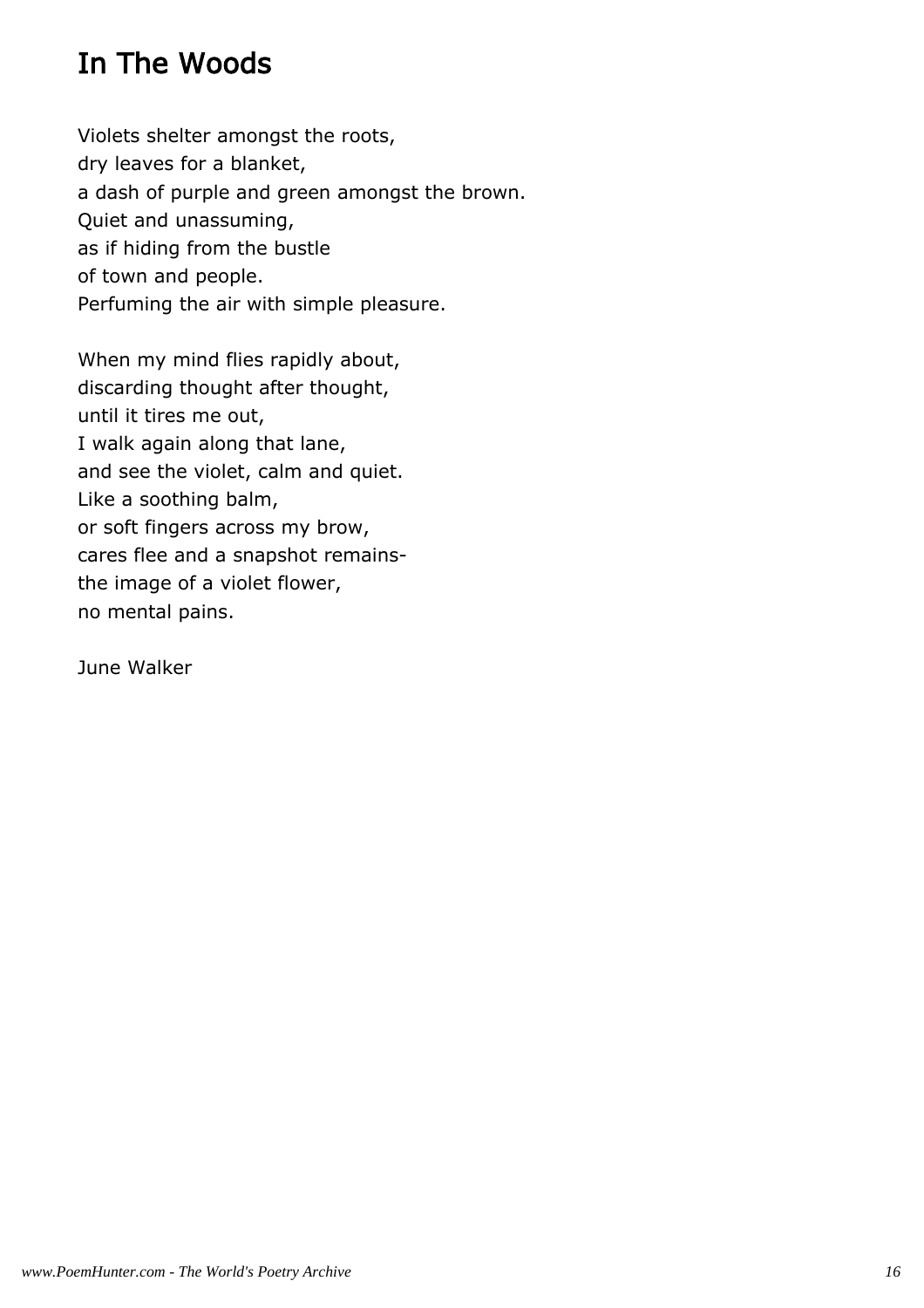# In Winter

Umber leaf skeletons perfect like perforated lace lie under the lime tree again. They disintegrate if lifted into powdered ash but brittle veins of gold remain.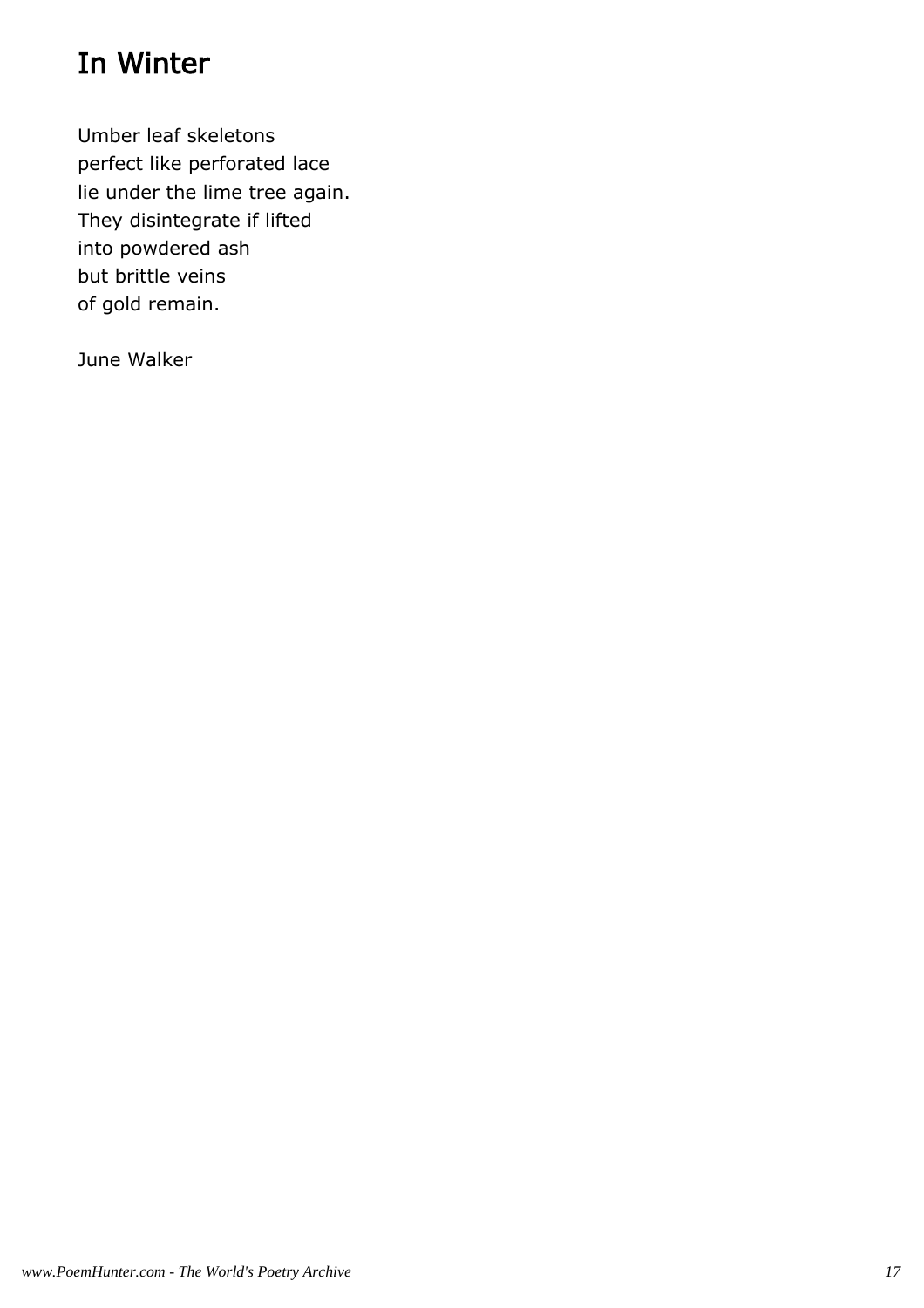#### Is She A Clown?

I look at her short black bobbed hairstyle, her pale Geisha face, her loose tunic with large buttons-Andy Pandy stylein a row down the front, tight kaleidoscopic leggings, like Pierrette. She looks like a circus clown.

As if to confirm my opinion, she says, holding up a picture of the centre of the universe, i.e., a mirror in a picture frame, 'I like to do jokey sort of art.' Is it the veil of illusion she loves to create? Is the appeal simply to her child-like heart?

'I am a painter, ' she says with as much force as she can muster with those thin dark red lips. 'I am a painter, ' she says again. And I don't know whether to admire her confidence, or whether to suspect that she is saying it to convince herself, or even more so, to convince us…

Then I decide…its admirable to state what you are… you may predict your own fate. So what should I say? I am a scholar? Too restrictive. I am a philosopher? Too impractical.

I know… I am a painter too.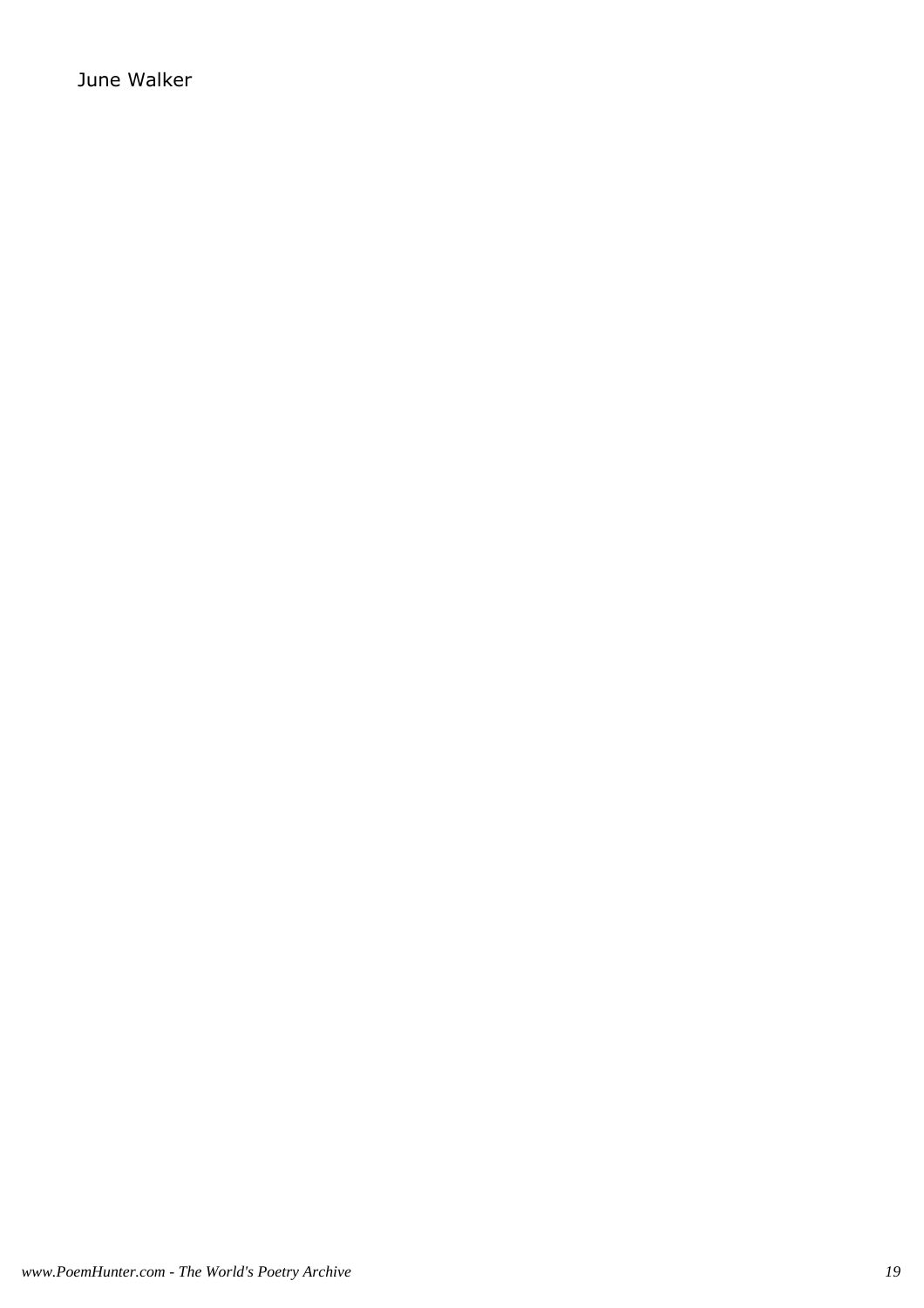# Is This Love Impossible?

All through the ocean deeps he wails; a-crying on the foam. He weeps and wails, and weeps and moans, 'Come home, my love, come home.'

But I am far away from him, far up the mountain side; my feet are clasping craggy rocks; my eyes are open wide.

Oh, can a whale become a bird and swim te airy sky? And can a bird plunge to the depths and through the ocean fly?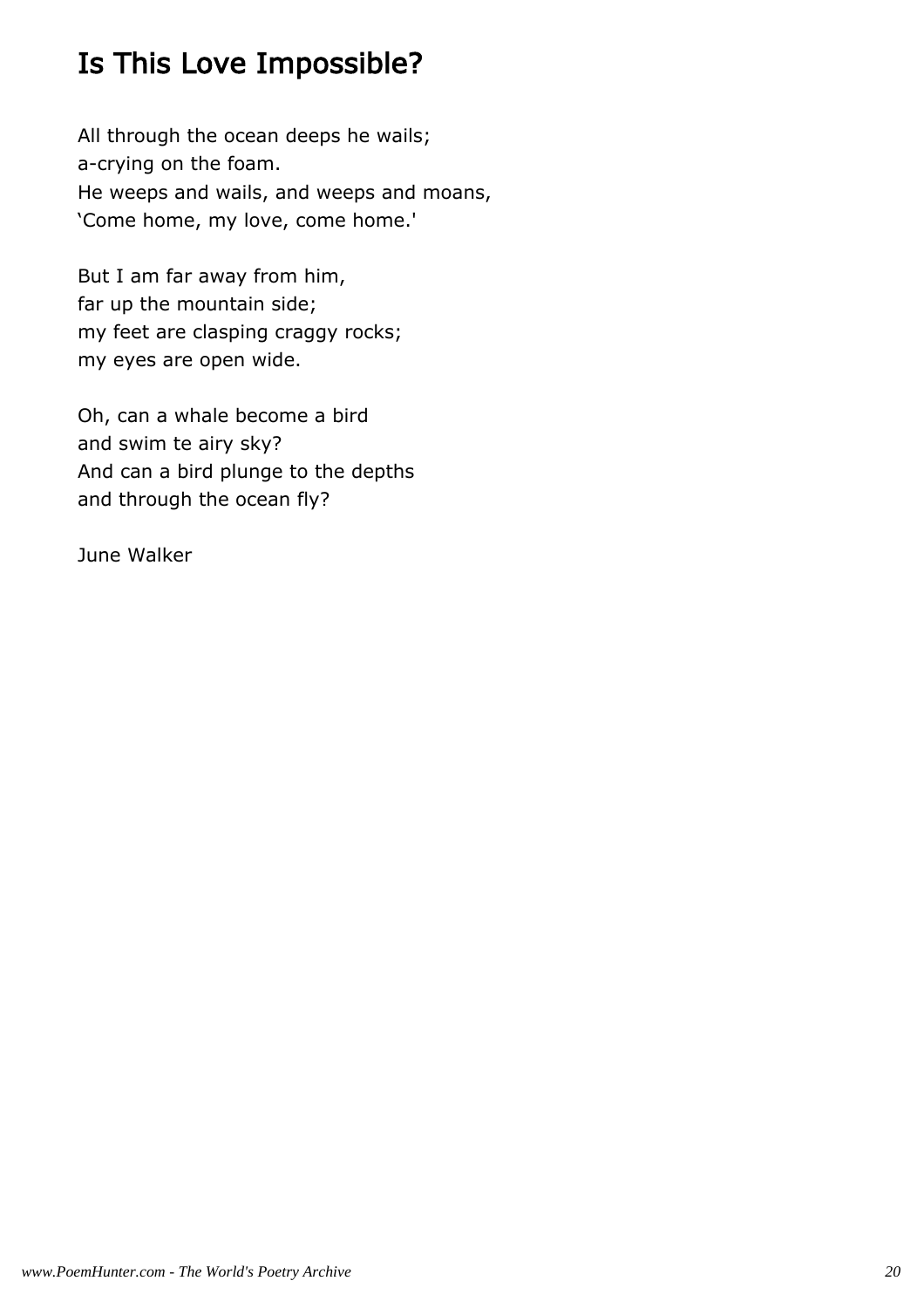# Ivy

I bought a small ivy plant and dug it into unpromising soil above the concrete retaining wall. It grew like fevercurling, twisting, over the hard dirt, tumbling down stone slabs in tones of green.

I pruned it back in spring, intending to dig it right out, but those roots clenched the soil like angry fists. I cut and cut and cut: ivy tendrils fell like shorn locks around my feet. No sign of green on surface soil-I ignored the roots below- and planted bedding slabs of red and lavender and cream.

Come winter, all the colours blew away. Peering above the ground came cheerful waving hands, curling like the sea's hair.

I will let it grow for now, I will let it dream its dream.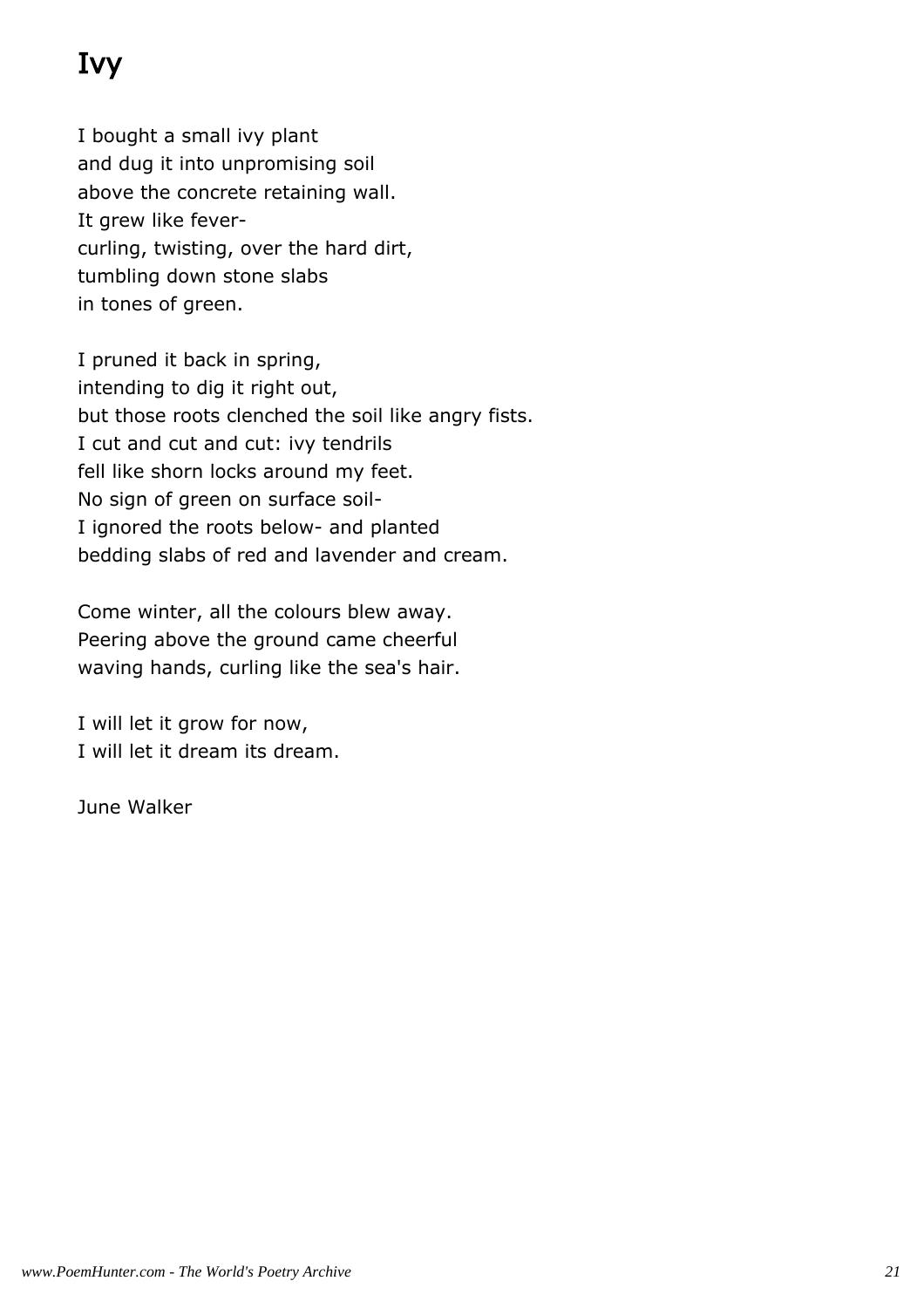#### Kaikoura Seals

Brown mermaids sit on top of rocks on Kaikoura beach. With weary eyesdeep as the Pacific oceanand battle scars, red ribbons on their skin, they comb their fur with flipper feet and look into mirror pools.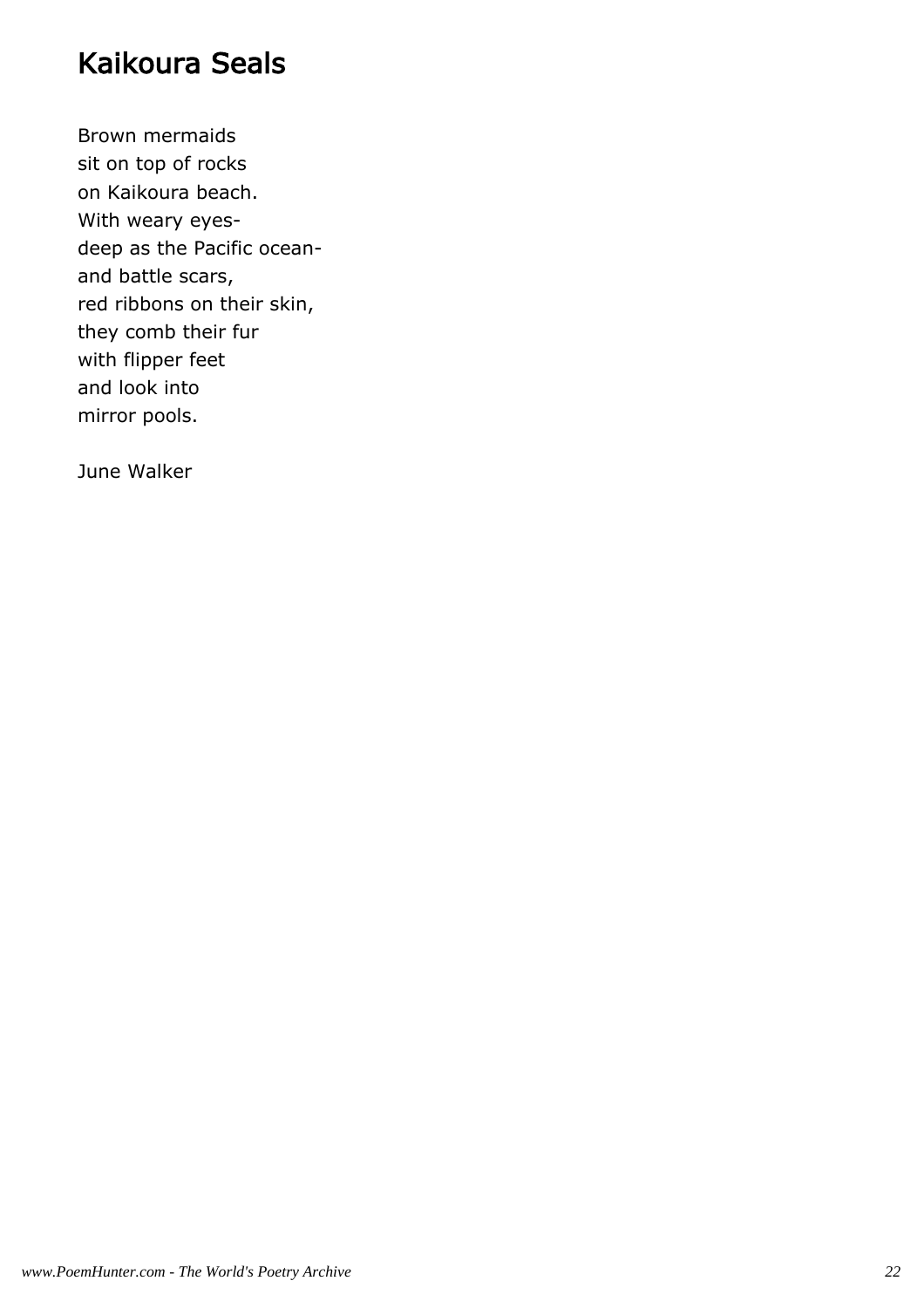#### Kitchen Garden

Nasturtium flames burn, red and yellow. Bumblebees, like cinders, visit each one in turn, air hums with heat. The vines of the pear twist up white metal struts of the glassless greenhouse, awaiting autumn to produce bulbous green fruit. Reflected sunshine rises from ground, swirls around my head. I am giddy as a child on a roller coaster, almost airborne…. in such a garden as this.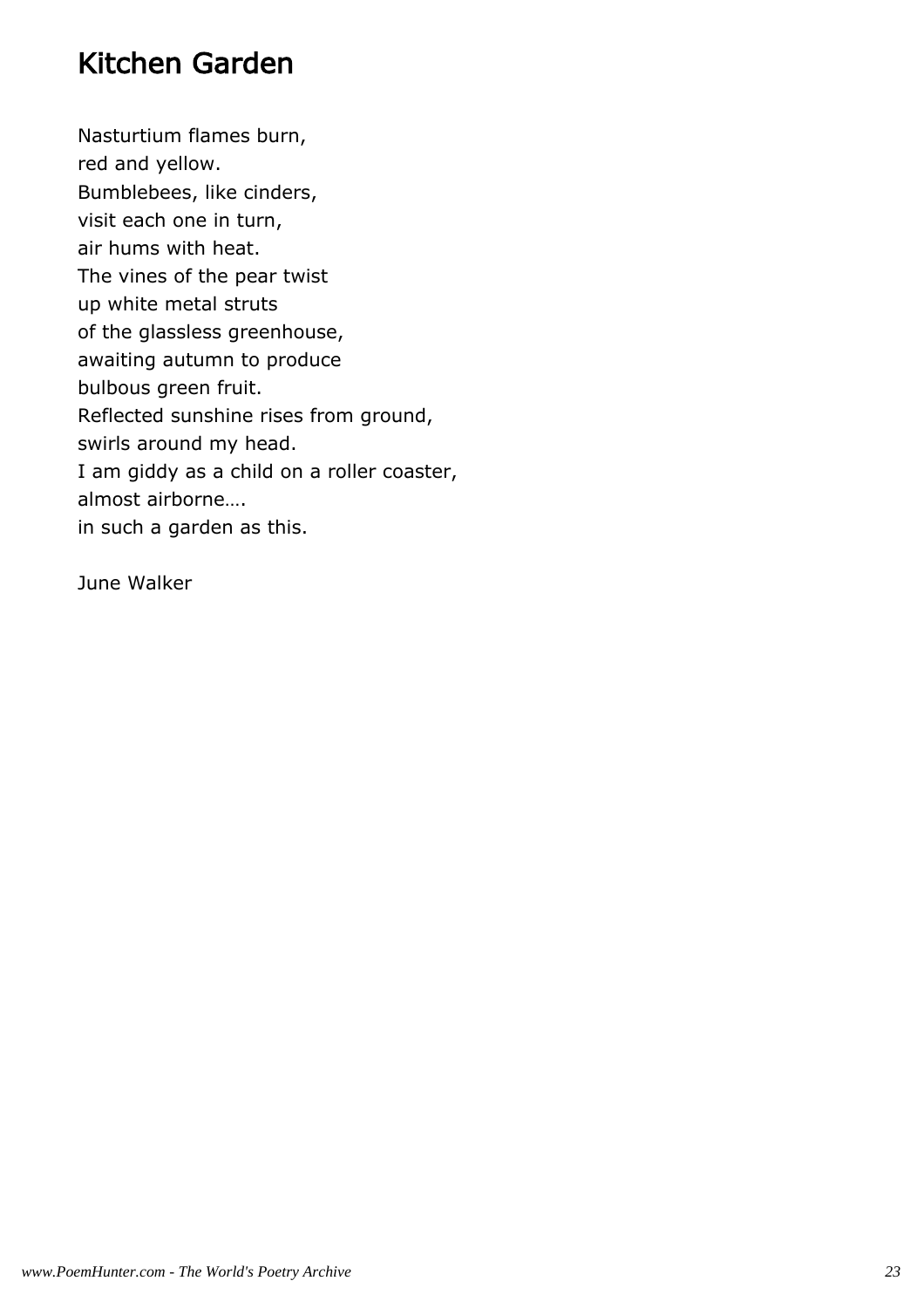#### Memory Chairs

I bought four wooden chairs from the hospice charity shop, honey-coloured wood with noticeable knots, and spars across the legs. Sturdy, functional, dependable. Reminding me of the chair I sat on every morning as a child, waiting for my grandma to make me French toast, a boiled egg, or sausage, before she oiled my cycle, polished my shoes, tied a ribbon in my hair and said, 'Have you got your homework? ' and 'Here's your schoolbag and your scarf, ' then sent me off, up the road, over the bridge across the canal, to school to learn. But they could not teach me as well as breakfast time on the wooden kitchen chair.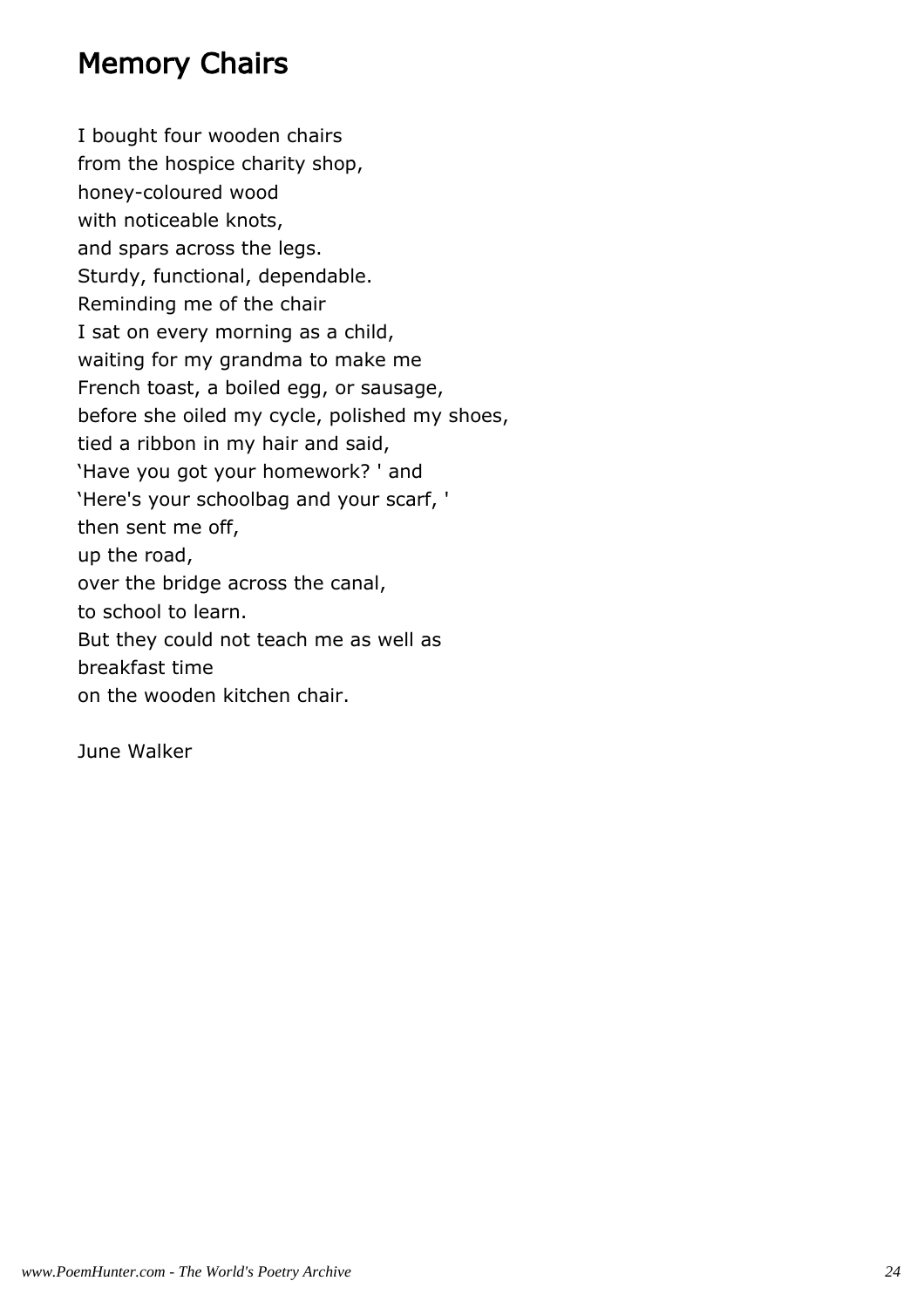## Mozart's Flute Concerto

His music softly stirs your soul with piping roll on whistling flute that won't lie mute; but rises up like fountain's spout, till love trills out with heady notes from silken throars and weaves its spell around and through the heart of youuntil all calm lies in your palm.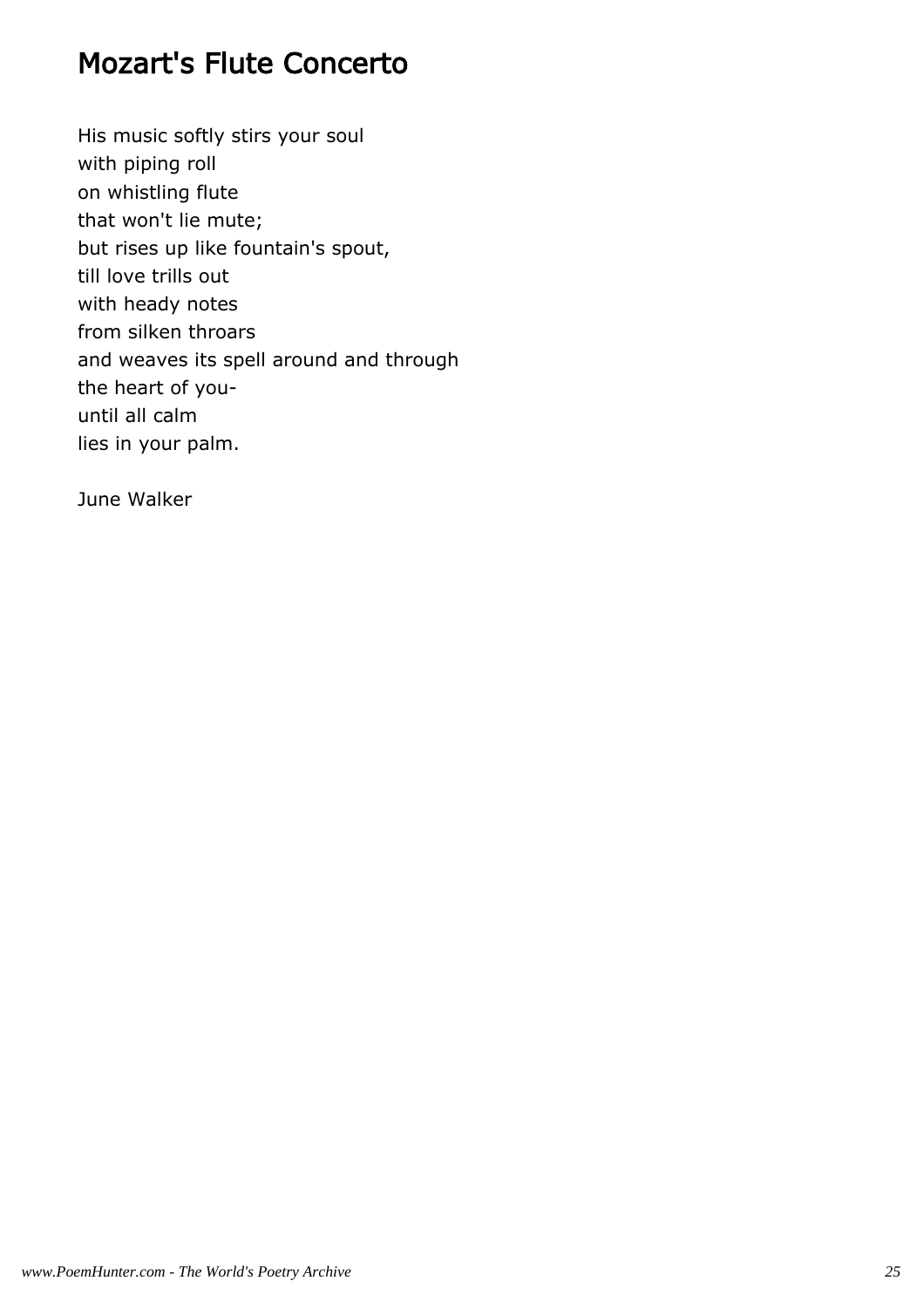#### New Flower Bud

Drooping head of pansy bud, white as first snowdrop, shy as a girl on her first day at school. Her emerald star bonnet and lime mittens, straight from a page in a nursery rhyme book. She lifts unstained face and gazes openly at the sky. Blown left, right, by summer breezes.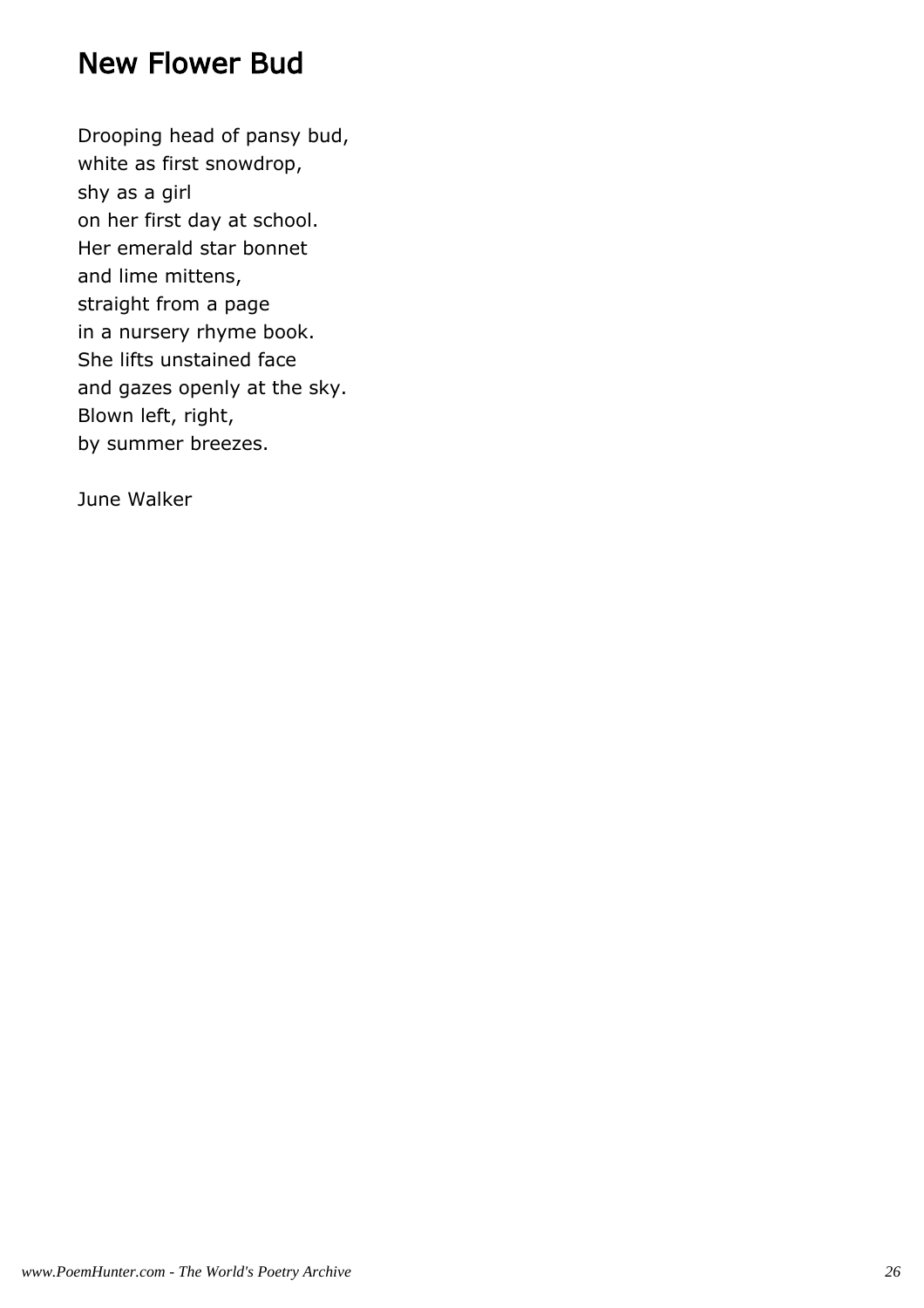# One Summer Morning

A breath of mist covers the fields. Sun rises, watery and thinlike runny lemon curd. Cattle sleep, warm bodies pressed togetherlike naked mouse pups in an underground nest, their nostrils open and close, like mud circles on a volcanic pool.

Two cows, lying apart from the herd, awaken, stretch out tongues, giraffe-like, to curl around green stalks. Their ears flicker. They chew cud and stare at the mists, the sun, and distant firs: a visual breakfast.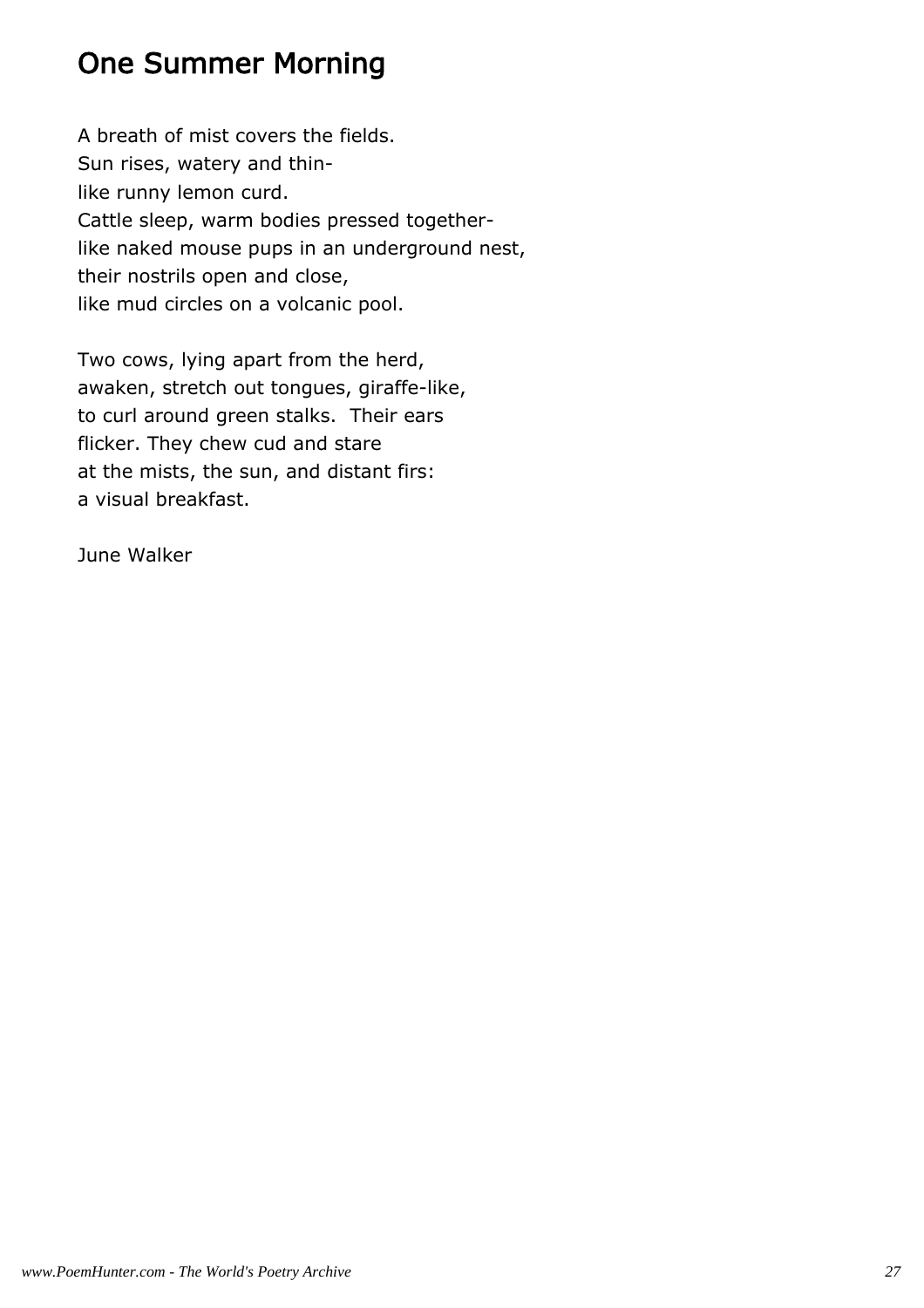# Our Heroes

Red stems, stripped bare, jut up from icy black soil- like the rib cage of an abandoned boat, keeled over, on a Winter's beach. A roosting perch for passing gulls, skua, tern. Like strong ideas, striped to bare bones by harsh times, they face the screaming winds. Their secret strength nurtured, they riseto blossom in Spring.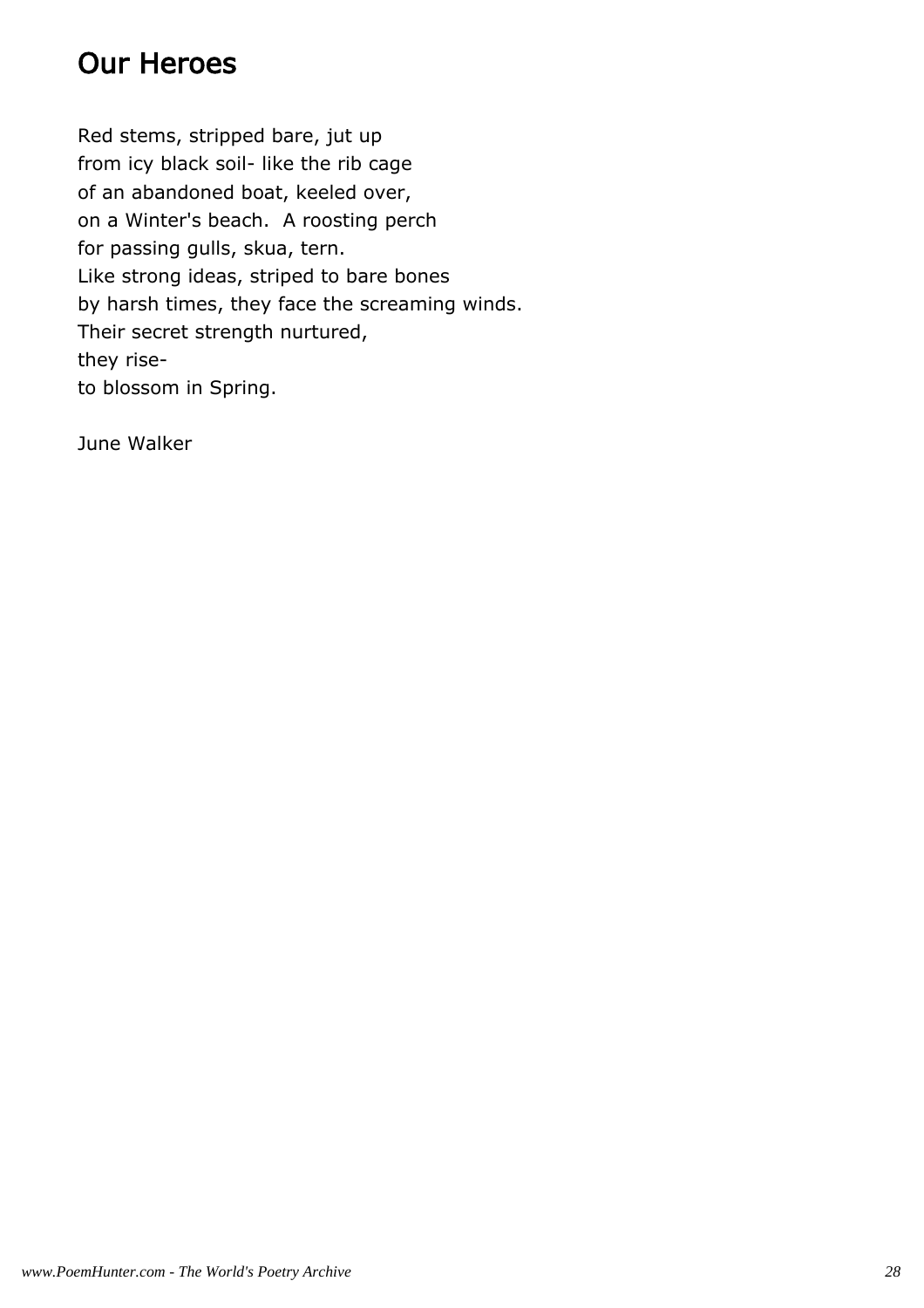## Park Bench

I sit on a park bench; the traffic roar dies to a distant rumble, birds begin to chirp in trees and bushes. I hear one so sweetly sing; I search… There on the fence she perches. She's rounder than a tennis balla drab brown sparrow with a linnet's voice.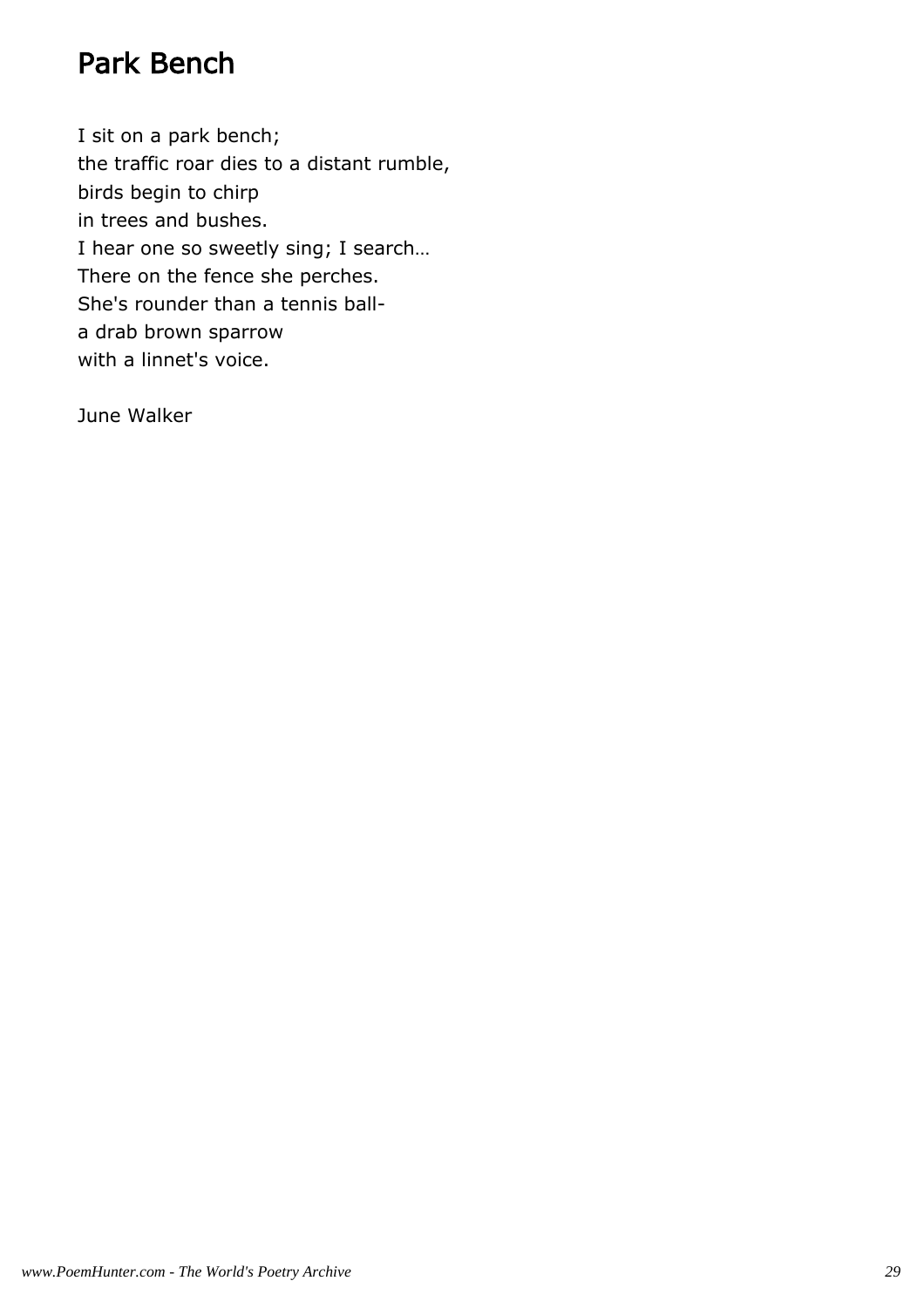# Paua Shell

This shell has pockmarks and barnacle bumps on its rough elephant hide back, protecting the abalone that once lived there. The roof inside is smooth, shining, with running rivers of violet, green and blue: as spectacular as the Sistine chapel. Maori priests placed polished paua slivers for eyes on effigies of their dead to help them see in spirit lands. Cool colours soothe burning fires. Now, tourists wear paua in their ear and strange sea shanties hear.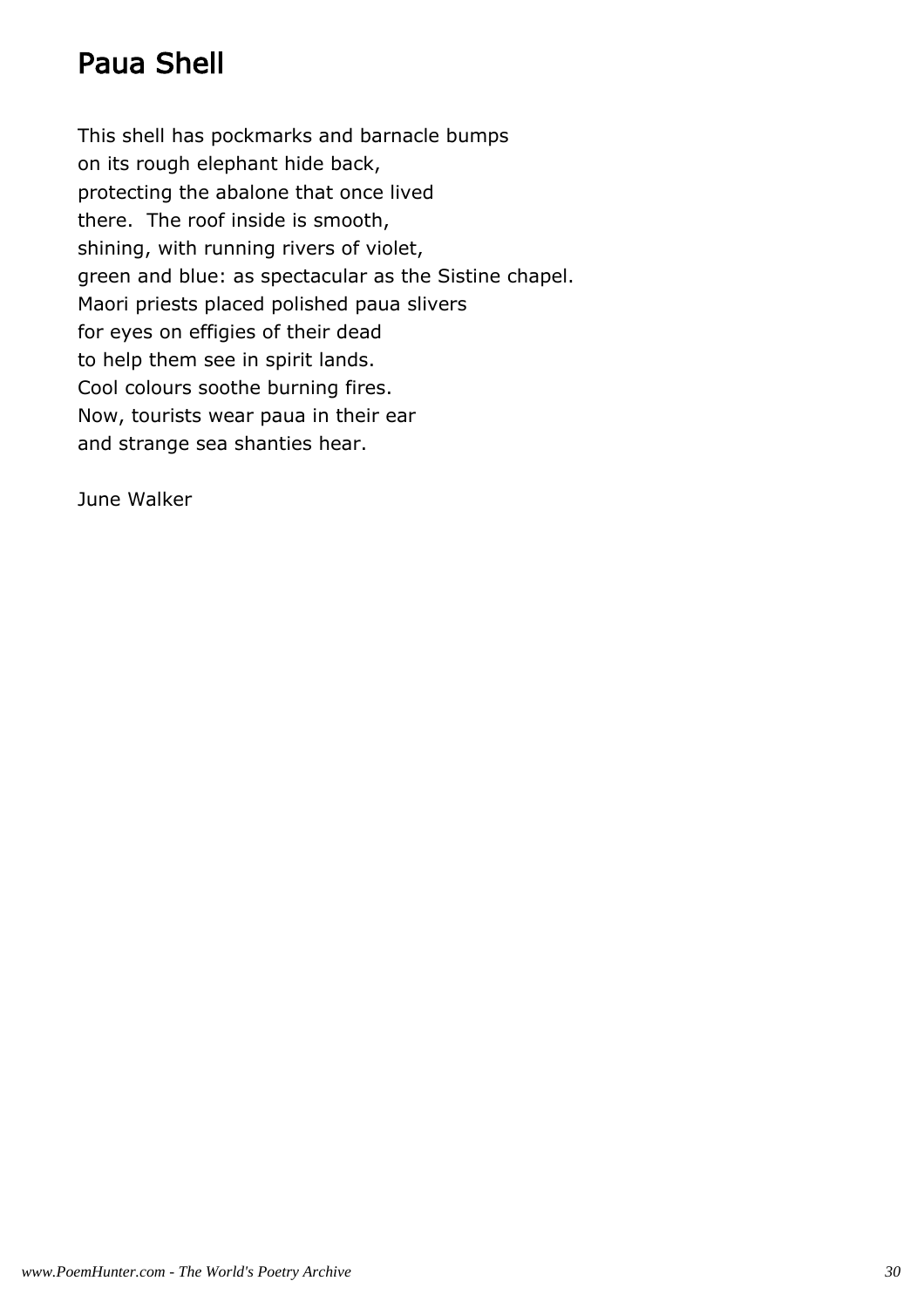# Pigeons In Trafalgar Square, London

Surprisingly warm, light and soft, his body feather touches my cheek as the city pigeon alights on my shoulder. His claws and his strong gnarled toes dig for a grip. I hold up the white plastic cup and his head goes down up, down up, like a pneumatic drill, shuddering. Spilling seeds fly out of the edges of the container, but he is not distracted: peck, peck, peck. Head up, tail down; head down, tail up. Comical, like a plastic monkey on a stick that you can buy at the fair, and pull the string, to make it somersault.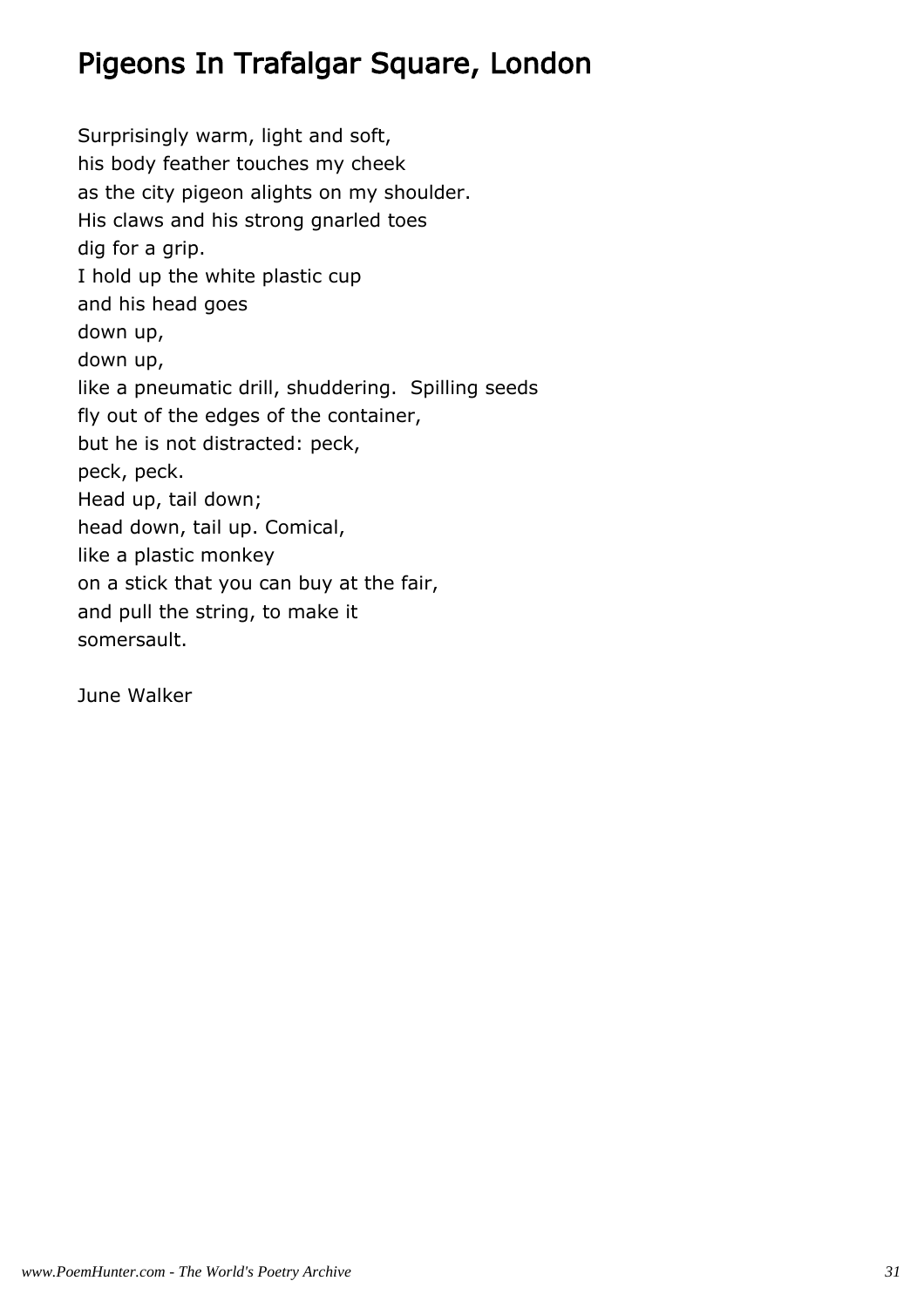#### Point Chevalier

Grey sea grey sky grey sand and one grey heron picking its way through puddles left on the shore, stands still and blends into the greyness for a momentdisappearing. Then it moves, flashing white cheek patches, that echo the rolling in white horses of the sea. Its mate arrives. Together, they fly off over the stoical coastal trees, animating the now, not-so-grey, dayfor me.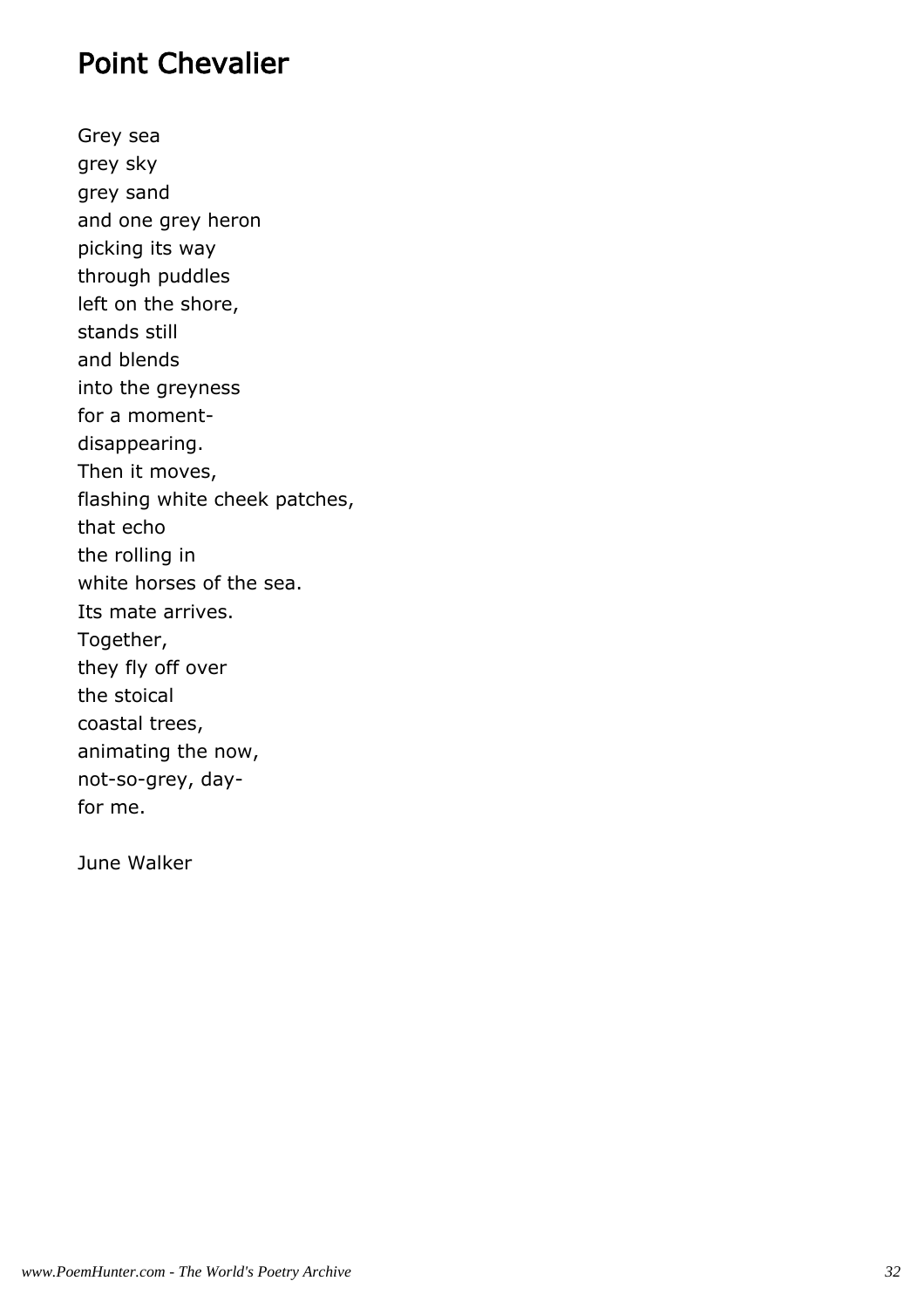# Queen's Park, Hull, Uk

Tall stemmed arum lilies spear glass green water; mallards hide and seek amongst them; water fountains, like Rotorua geysers, spout and fall; pigeons, puff-chested, pursue mates, bobbing and cooing; blue-green elfin trees shade a dog panting from the heat; sun splashes on the lawns; lazy garden park people picnic, or wipe brows with hankieson walkabout, mimicking long Australian days.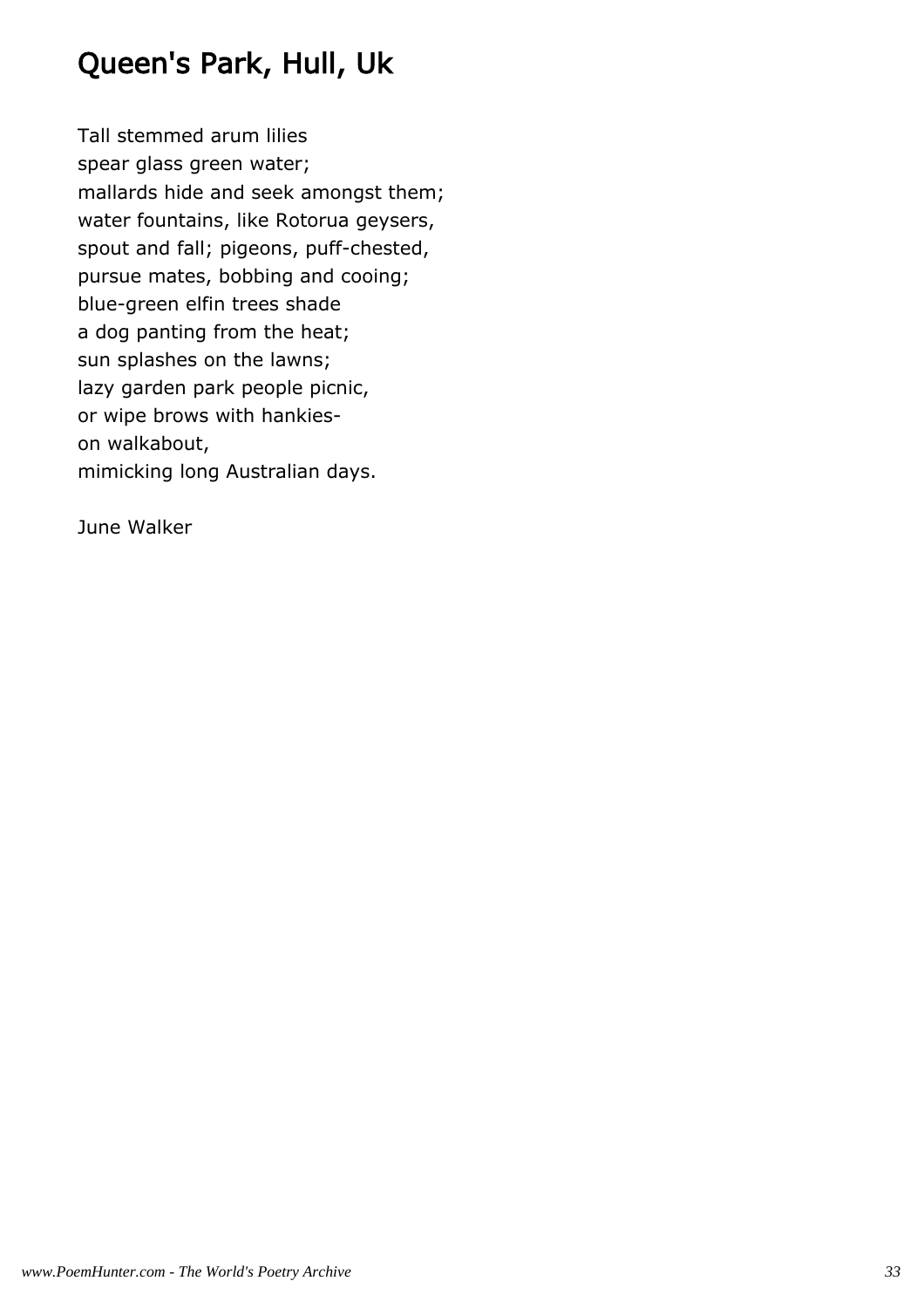## **Seeds**

Sycamore seeds put pin prick roots into soft earth to suck up minerals, like rows of butterflies sucking salt from the sand, waving brittle wings like bat's ears, drawing shawls about their shoulders, like women gossiping at a village fair. The gardener, fussy official, moves them on.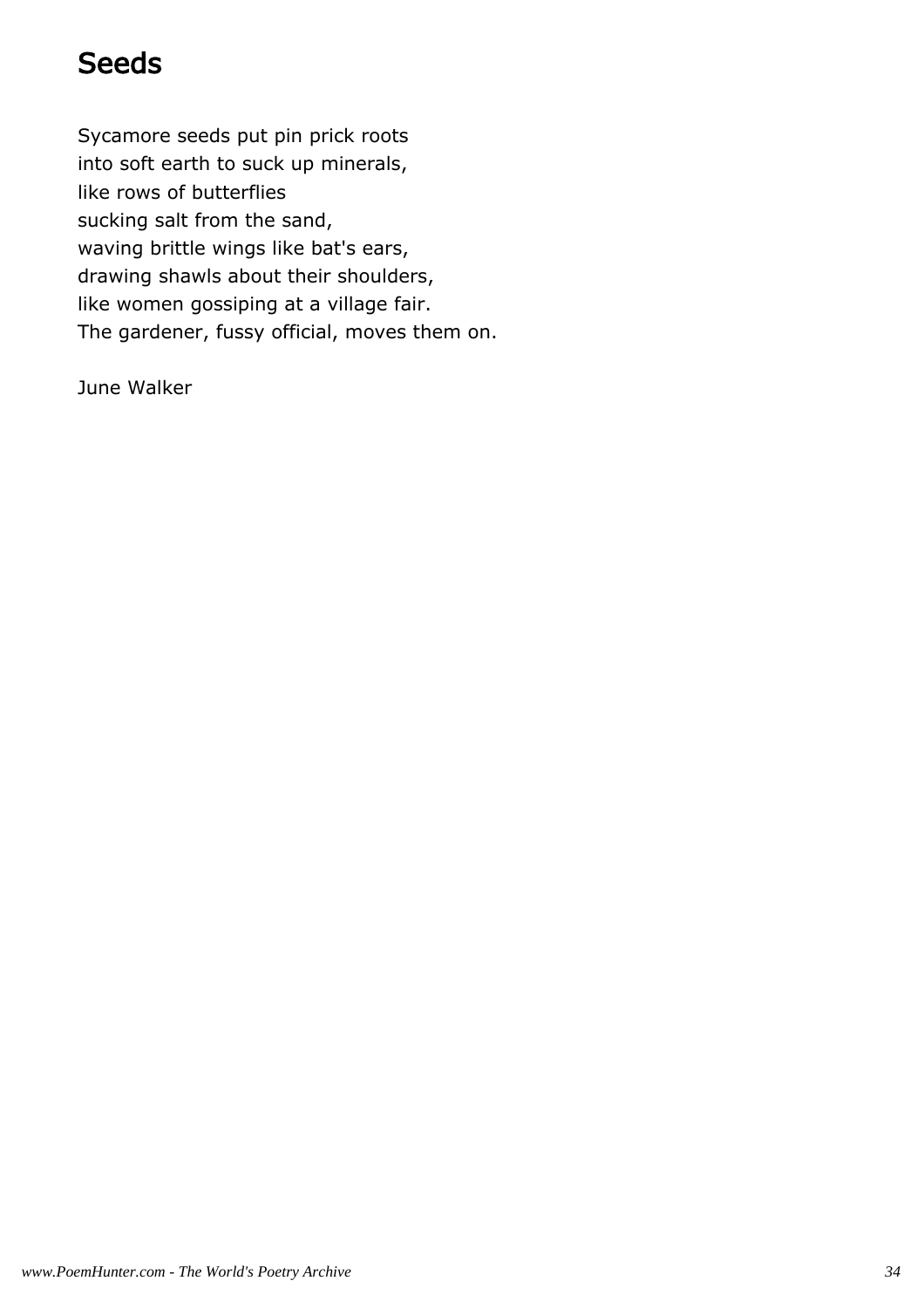# Silver Eyes, Nz

A flock of silver eyes falls like autumn leaves from the eucalyptus tree. Almost hitting the dirt, they rise at the last moment to perch in the orange bush. Enclosed in cloisters, they start to chatter like vervet monkeys, or like priests around the refectory table, when the vow of silence has passed.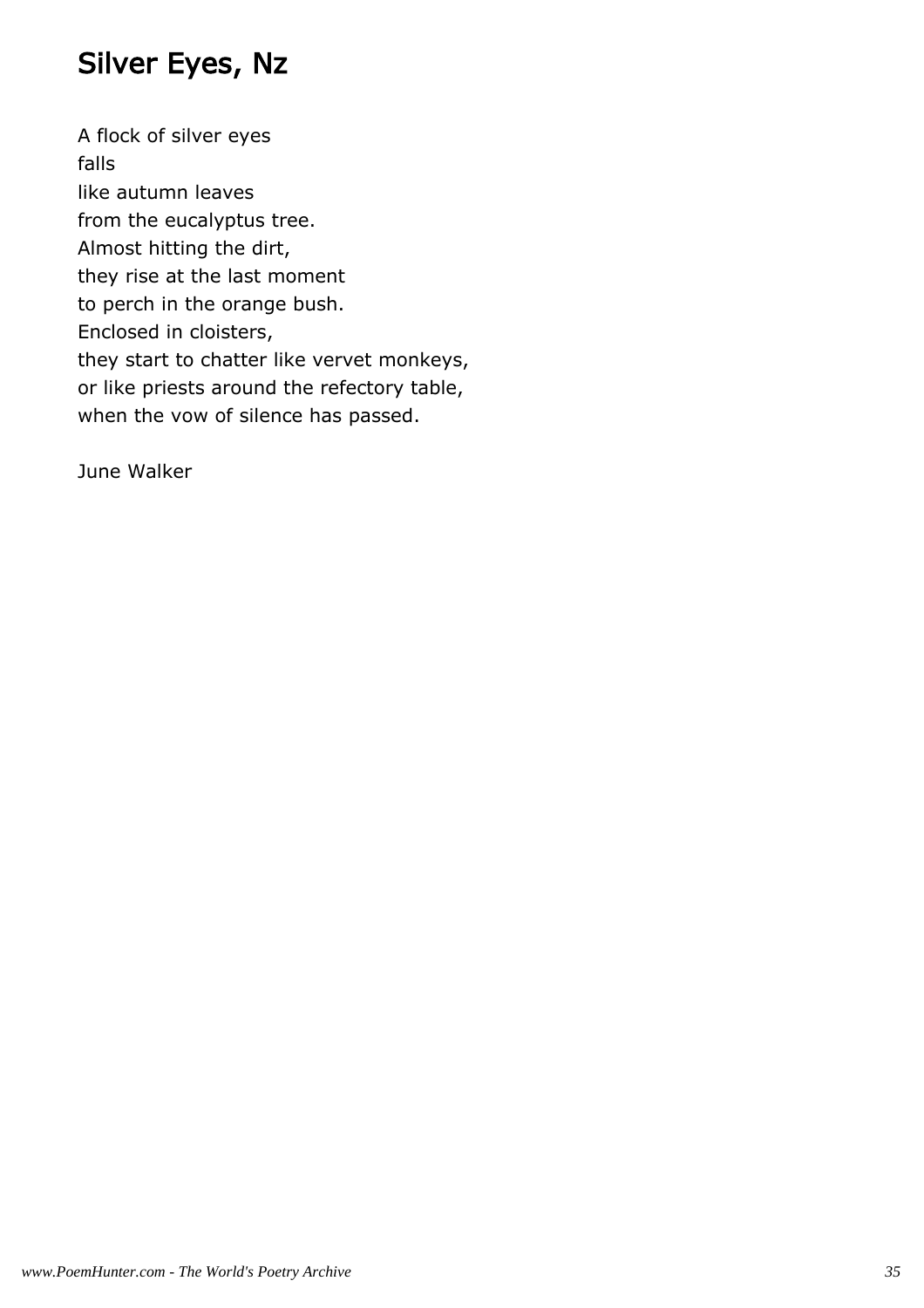#### **Snowdrops**

Mid March. Spring has not yet arrived. Daffodils are a promise, but at least show spindly stalks of green. In the grove, deciduous trees are brown jaggy things with no buds. Even magnolia, usually decked with cream flames, is asleep. But nestling in nooks and roots of bare oaks, clusters of snowdrops like white apostrophes, jab the air.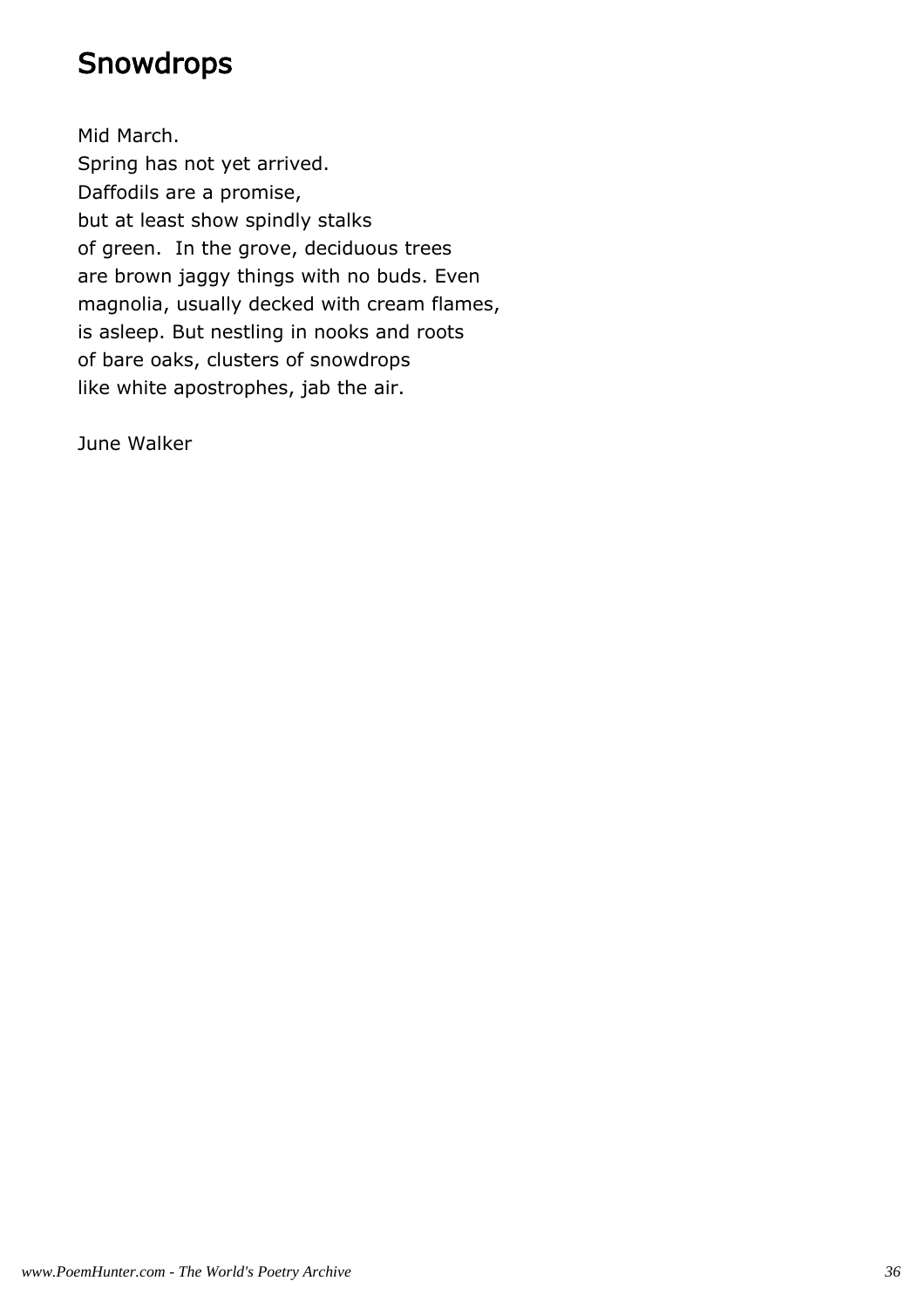# Tall Trees

At the top of the road, tall black trees wear crow's nests like untidy Maori headdresses. A passing breeze transforms stiff trees into Polynesian dancers swaying in the sun. Crows call out drumbeat and the leaves sing.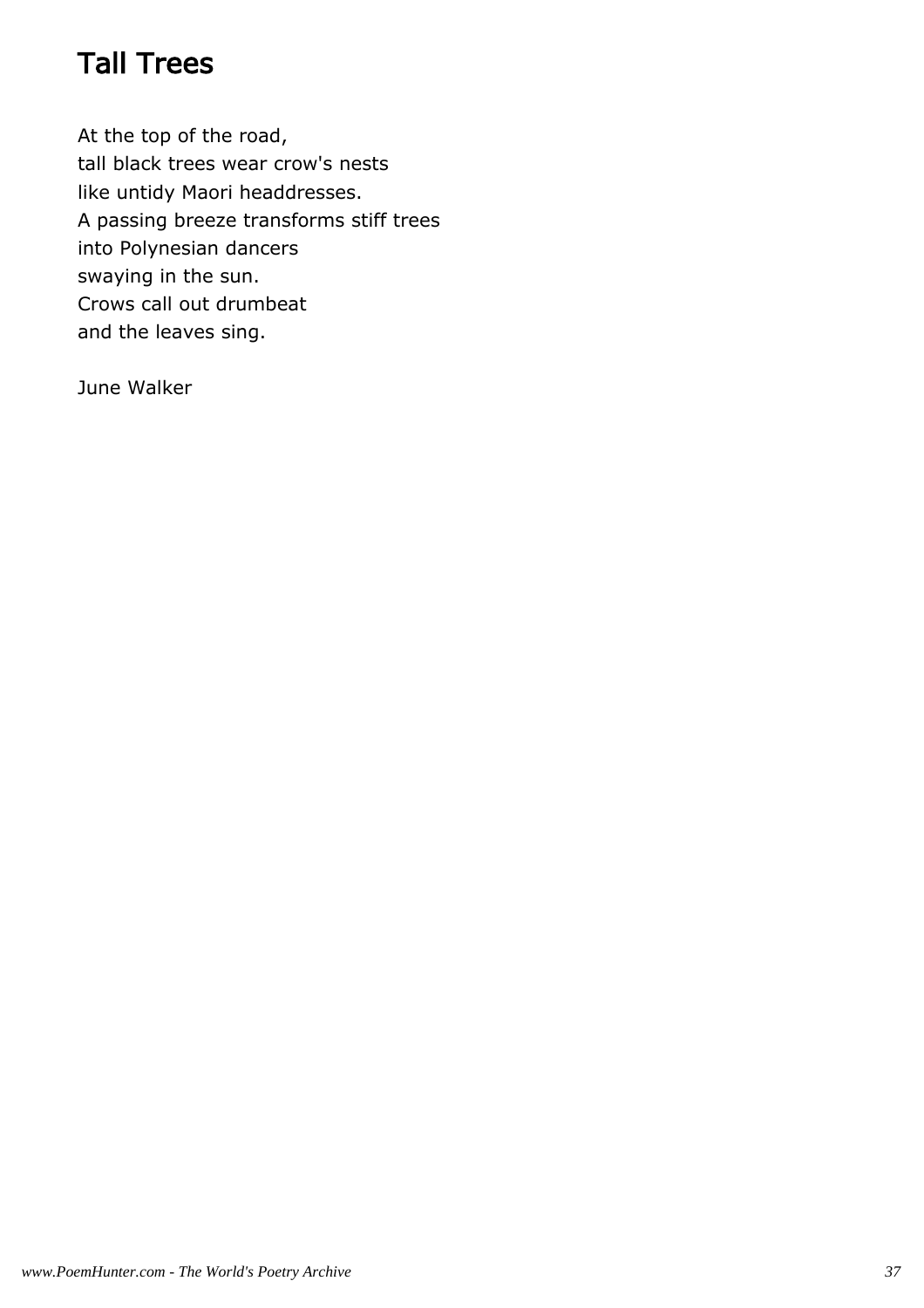# The Coot's Chick

is fluffy slate and smokey greycircling in water- pestering, peeping. Her mother, jet black with milk white arrowhead beak, dives deep under water, pulls up bottom dwelling weeds, in a long trail of slimy moss across oily water, in front of chick's myopic stare. 'There and there, ' she points with her bill. And the chick splashes and gags weeds, as if she had six siblings. And her mother looks on with contended care.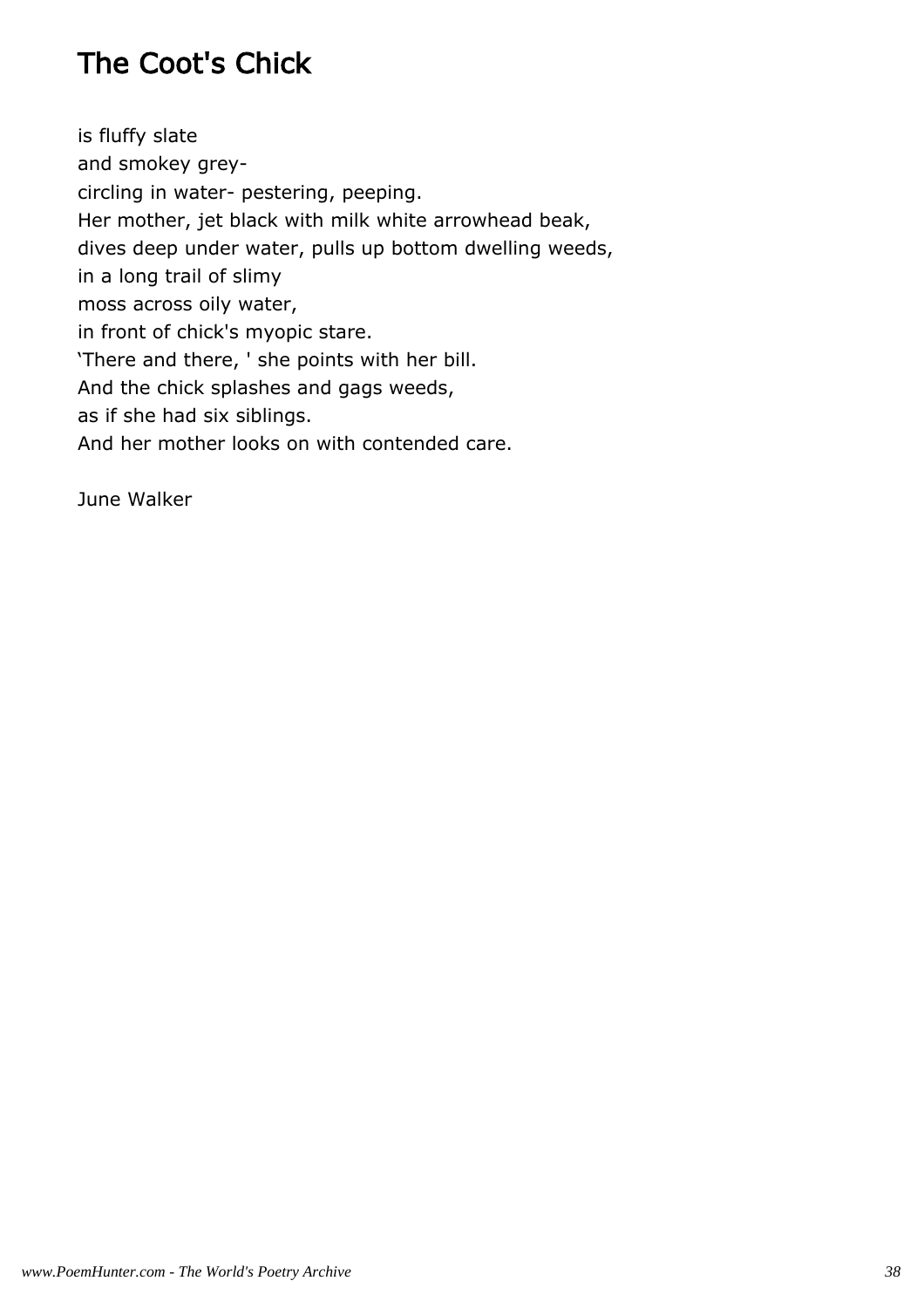# The Copper Tree

One copper sapling on the bank of the canal. Startling shades of brown rise from green grass, warmth in the cool. I feel my eyes open wider than before, to take in depth, colour, perspective. A camera whose focus has been ascertained, F-stops adjusted, switch clicked, with emotional precision.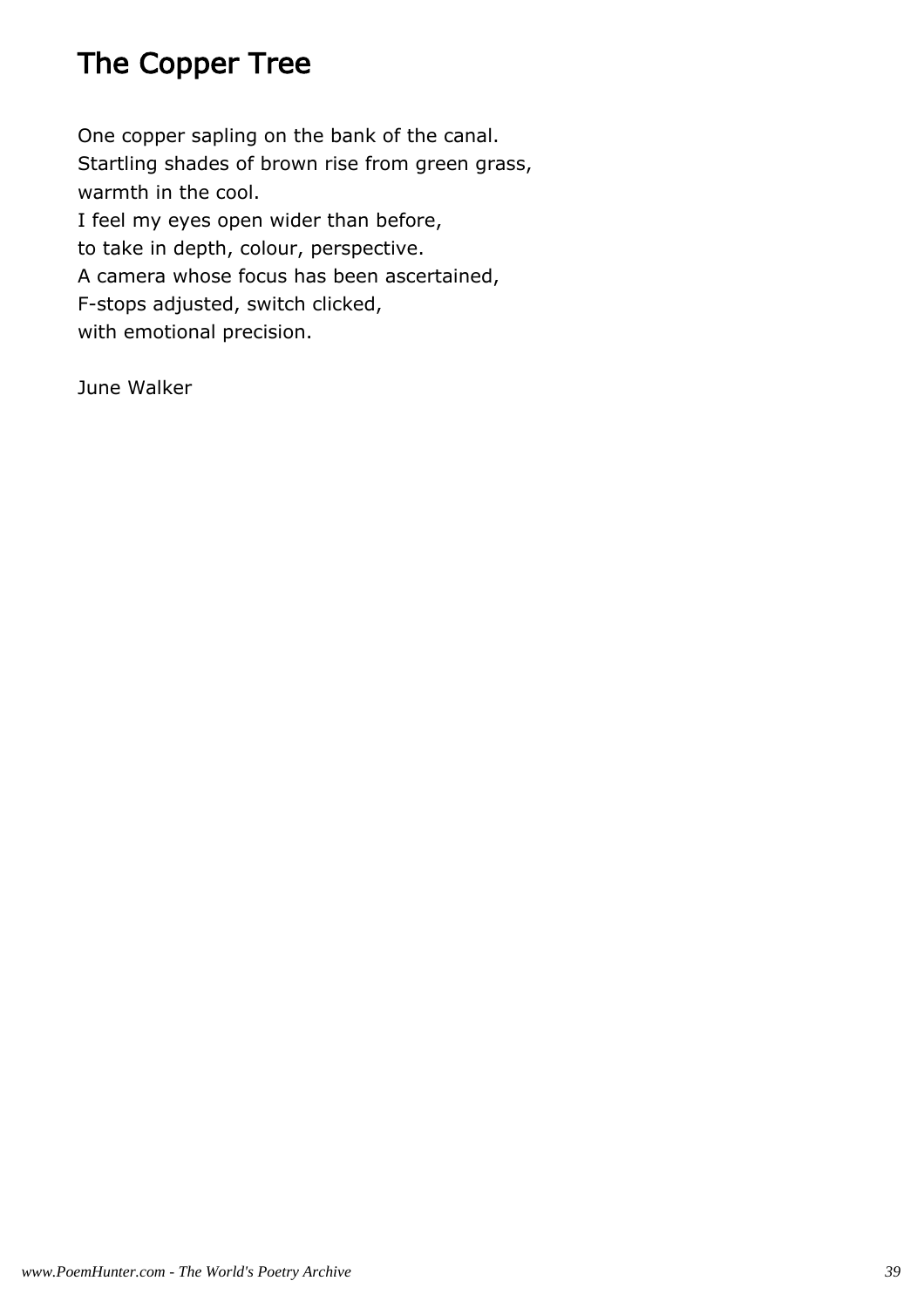# The Dance Of The Hornets

In the park, hornets hover, spaced out, hang-gliders, they dive and darttranscribing quick circleschasing others who dare to trespass on their space in the air.

They have a territorial imperative, preferring to hover together and argue, than to be alone in the plentiful space that exists everywhere.

Just like us.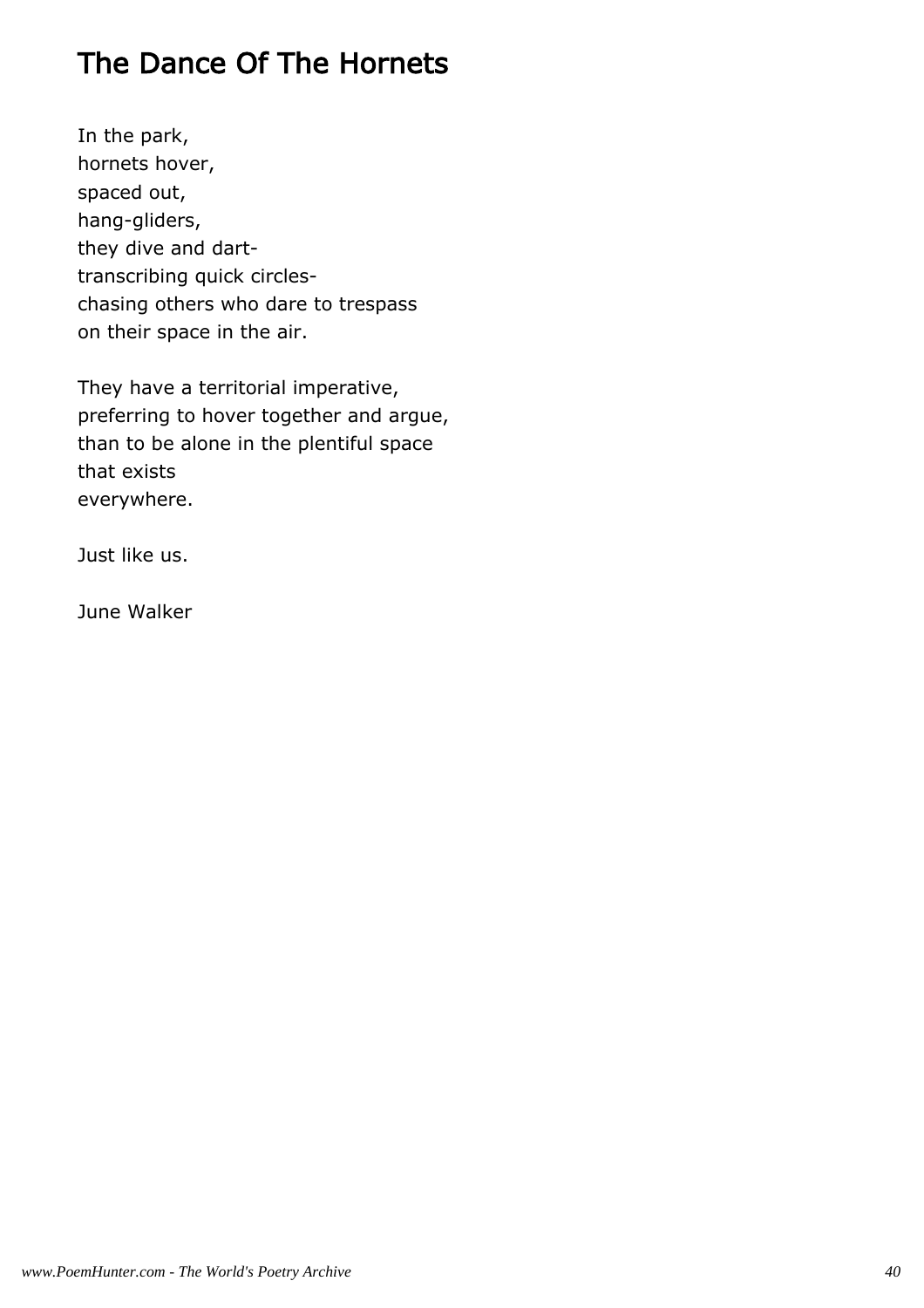# The Hawthorn

Bred in a stubborn land, this hedge of hawthorn grabs frozen soil, with clenched claw roots. Its trunks- thick, twisted, gnarled hiderough as an elephant's skin. Its twigs, stubby as shorn corn, thorns interlock like rutting stag's antlers. Nature's barbwire fence, uprooted by neither wind nor storm. Its softened face wears small white flowers in green hair- harbinger of spring lambs, summer sun.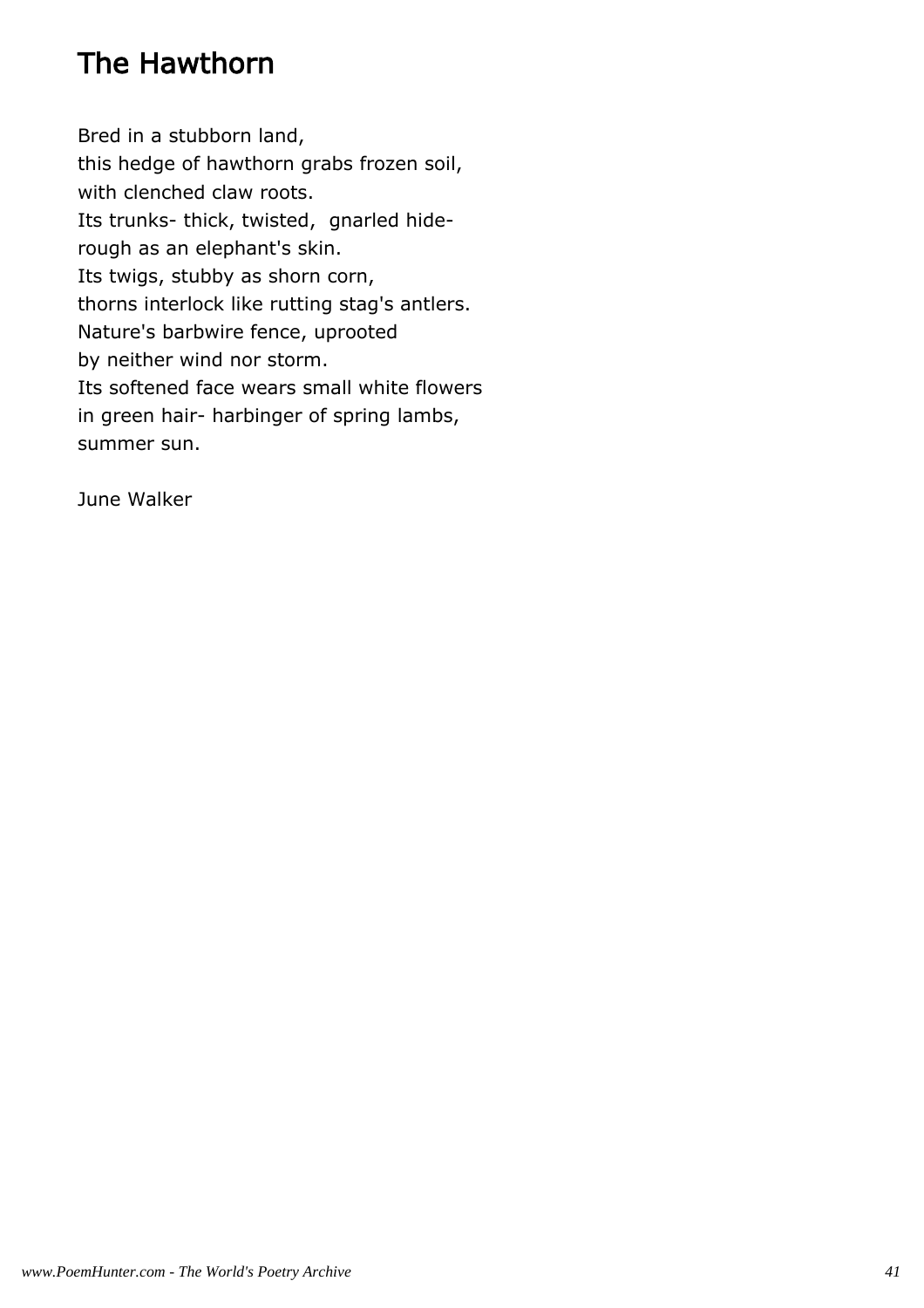#### The Pier At Herne Bay

A piece of the pier sits on the horizon, like a lost hope, or a lost ship, a perching place for birds, a marker for fishermen's boats at sea.

A Marie-Celeste, a ghost pier, inhabited by the spirits of adults and children, who formerly sauntered along on sunny English afternoonsa day at the seasidesnapshots in a Victorian album.

An anachronism, a ghostly edifice, that laden ships pass by, stately, portly, making for London docks, the metropolis, the hubbub: a million miles from reality.

Shrouded in the mists of time. a painting by Turner… the pier at sea.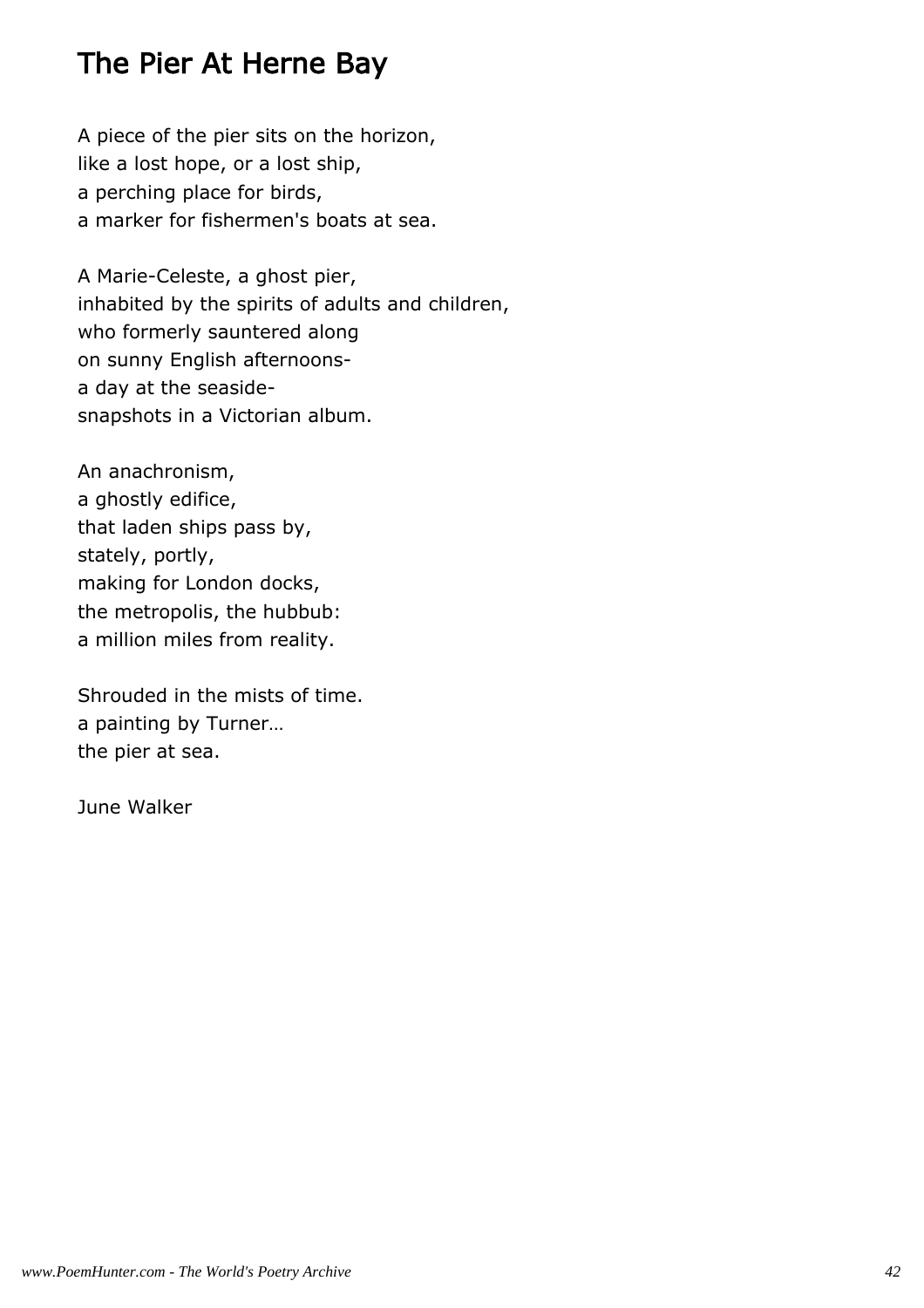# The Tenacious Butterfly

A flash of red and black lands on ridged bark, finds an open vein of golden sap. Gathering wasps, hornets, bees, and blowflies, assail her tiny head.

She beats her flimsy crimson wings, determinedly. And although they are only dusty silken things, one by one, the highwaymen recoil, with empty sacks.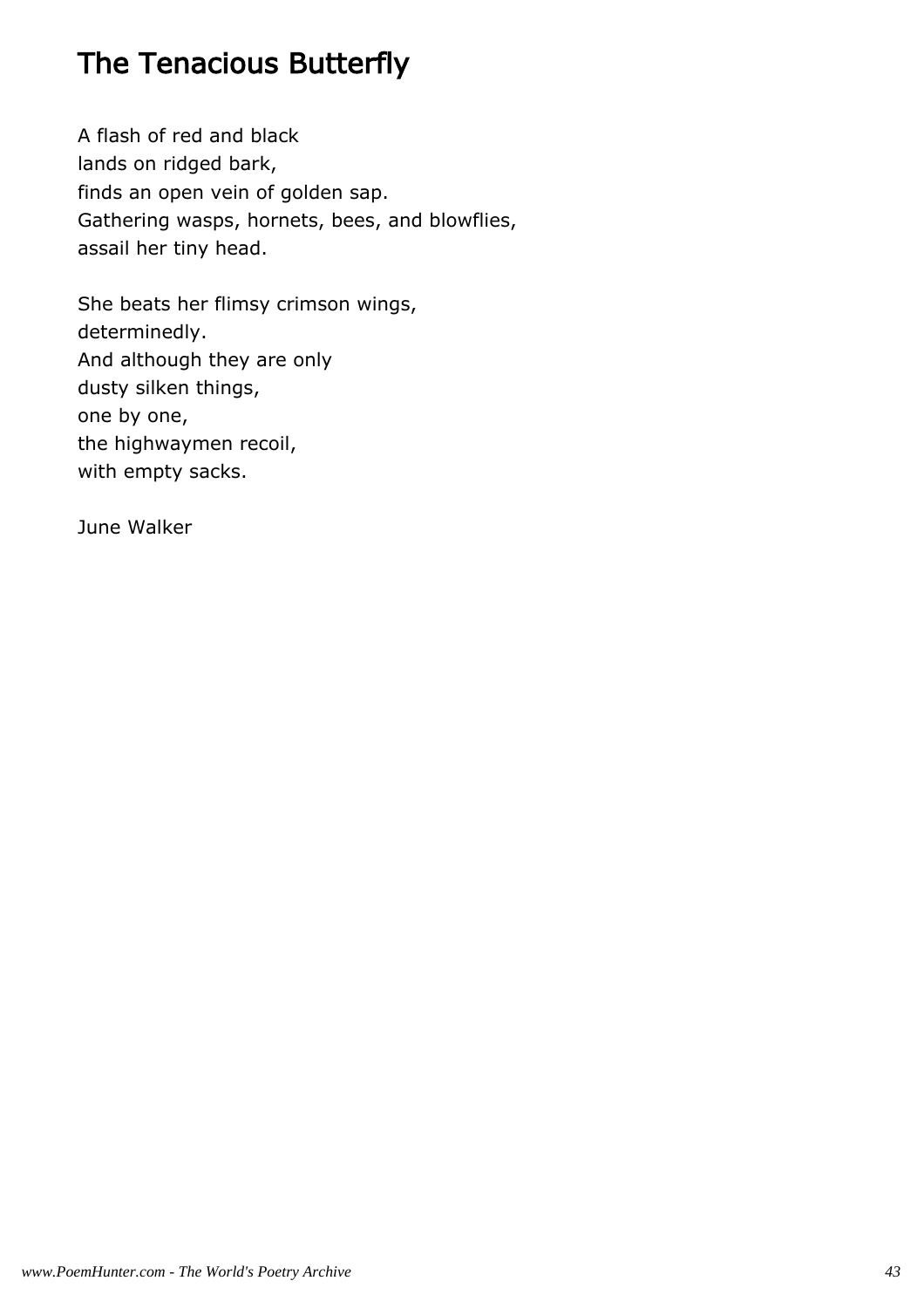#### **Transported**

There are few butterflies in the city- a couple of cabbage whites, a tortoiseshell, and, if you are lucky, a peacock butterfly with eyes that seem to see. Although, one night out walking, I saw two silk moths-

size of fruit bats- flapping by.

And, the other day, as I trod carefully along the overgrown path where rats sometimes cavort, I sawcrawling carefully across the dirt, a glint in its eye and determined demeanour- a large brown and gold striped caterpillar. Hairs like spears along its back.

I bent down, offered it my finger to crawl on, and it accepted- like those thousands of tickling caterpillars, years and years ago, in my youth.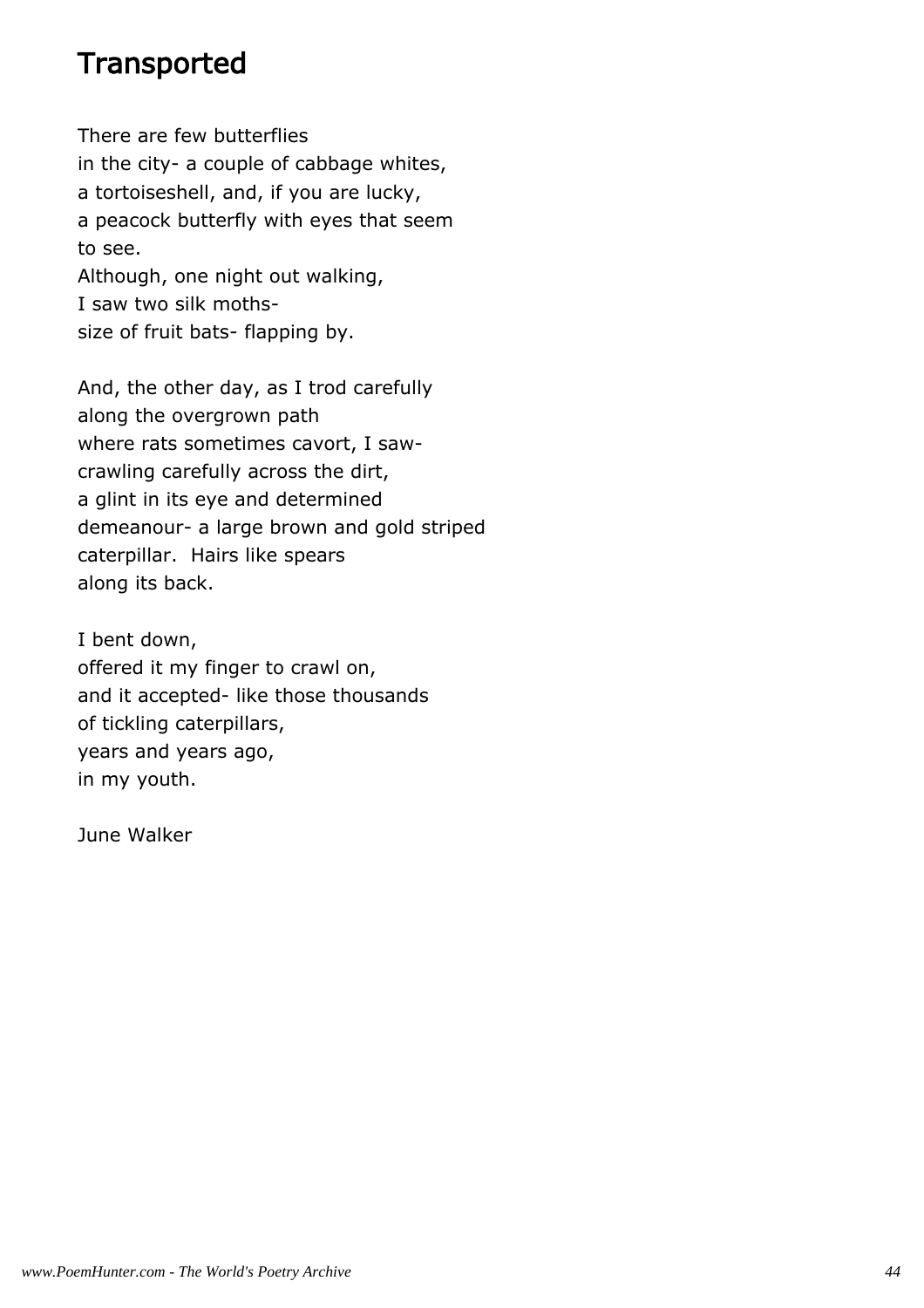# **Tulips**

A row of sergeant-majors stands to attention beside the girders of the glass-house. Wearing wine red busbies above lime green uniform stalks: a thin red line on parade.

After spring's magnificent bloom: shrivelled petals,3 up,3 downlike a row of blood-torn crimson irises, or an army limping home.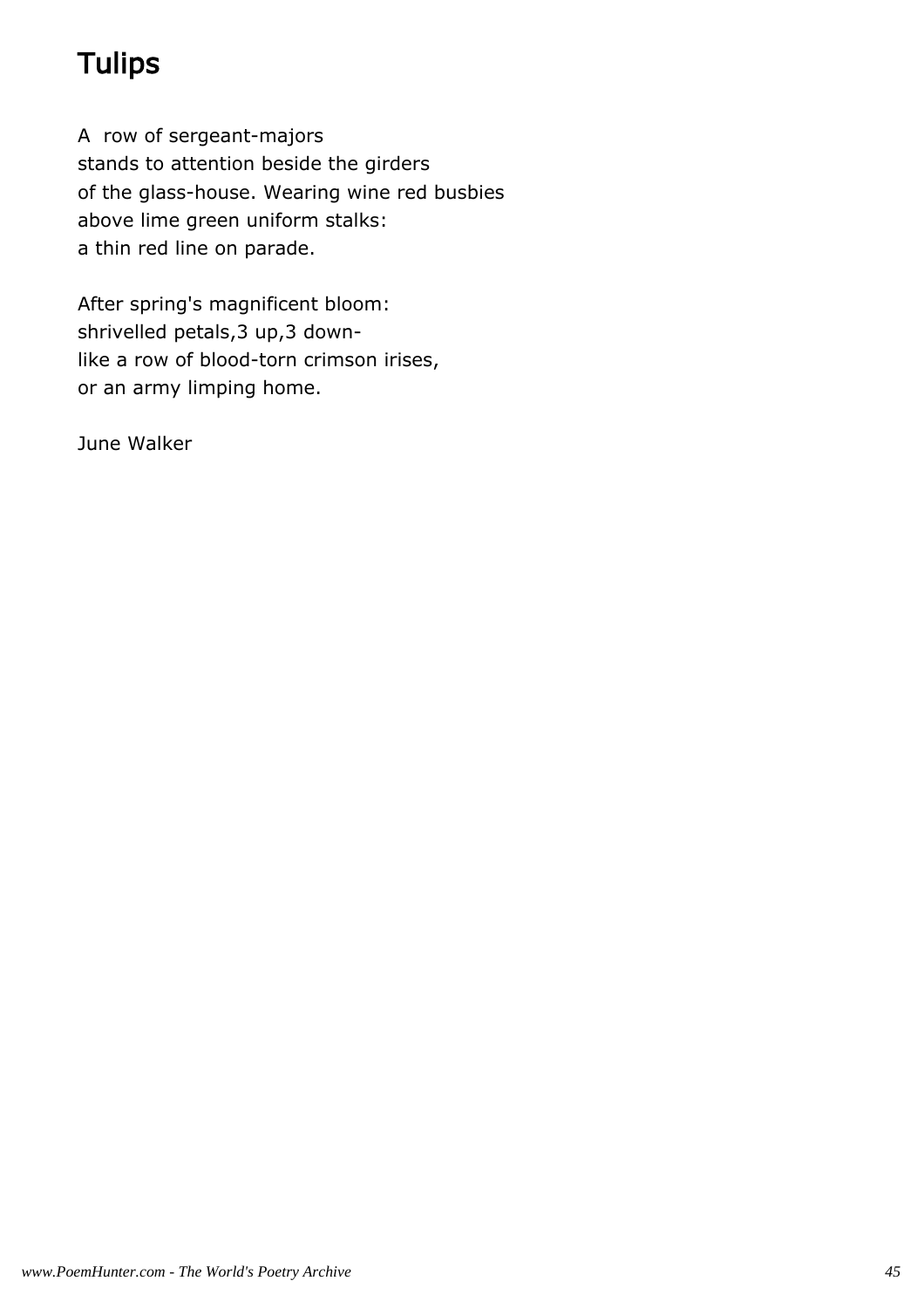#### Waitomo Caves, Nz

In the grotto, ghostly stalactites and stalagmites, like termite mounds, line the narrow pathway, opening onto an underground cavern as big as a concert hall.

The underground lake is black and still. Glow-worms shine like elfin lanterns, numbers depleting every year. The roof closes in: a de-sensitizing tank. Will we make it out alive? At last, I step off the flat-bottomed boat, emerging from the dark- a mole squinting at sunlight- soothed and calmed, as if spirits had been combing my hair.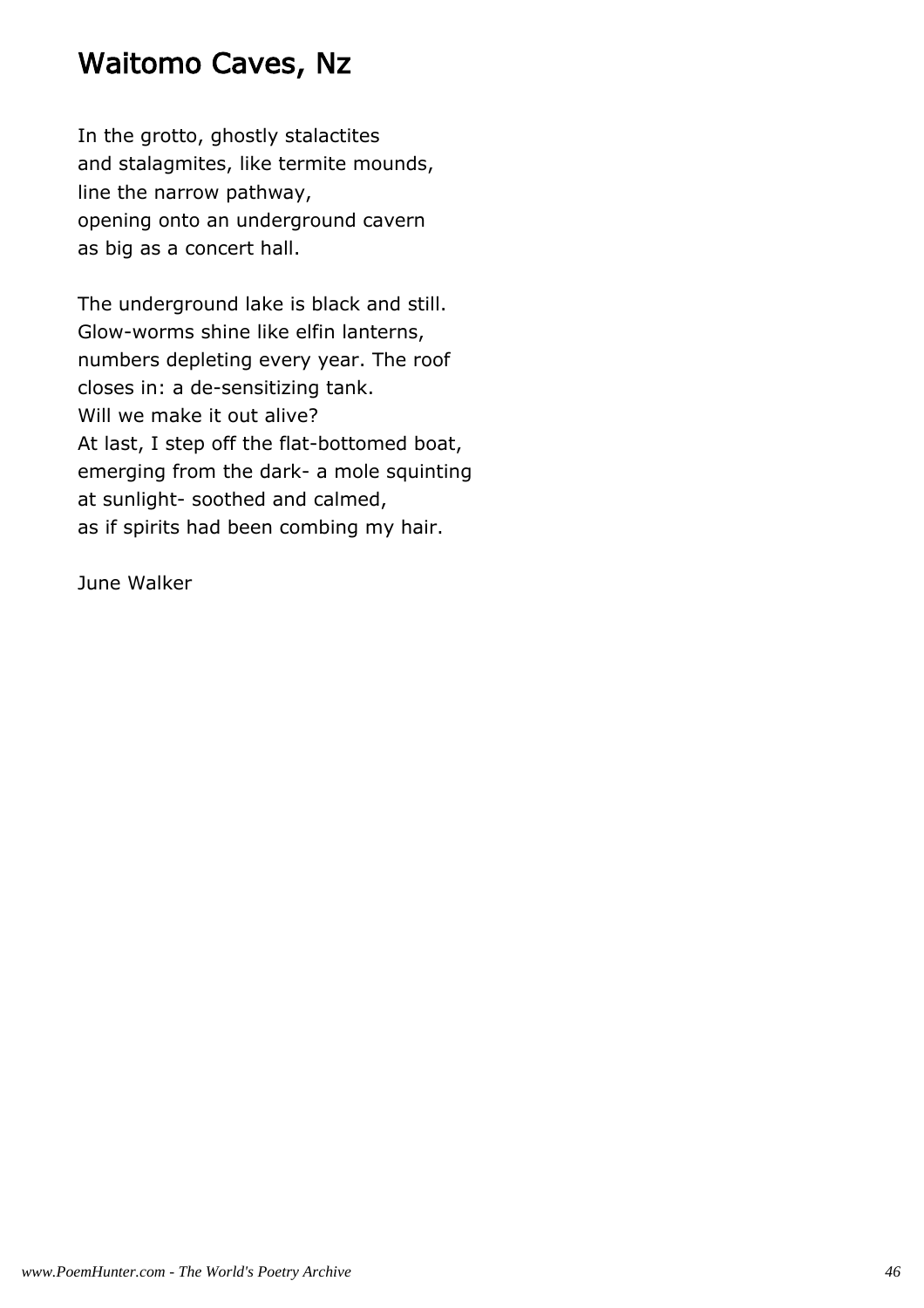#### **Wilderness**

At the edge of close-cropped lawn, purple vetch, daisies, thistles and buttercups growa singular patch of wilderness. Bees, drunk to find such colour, scent, and untidiness, indulge their senses, from dawn to dusk.

Birds are delirious. Not just common crows or quails, or strutting magpies, but goldfinches, doves and nightingales, calling, diving and plucking flies.

And on the bending tip of seeding grass, a dragonfly, turned and dazzled, with sapphire jewels. As Nature crept, seeds in her sack, to claim her earthly garden back.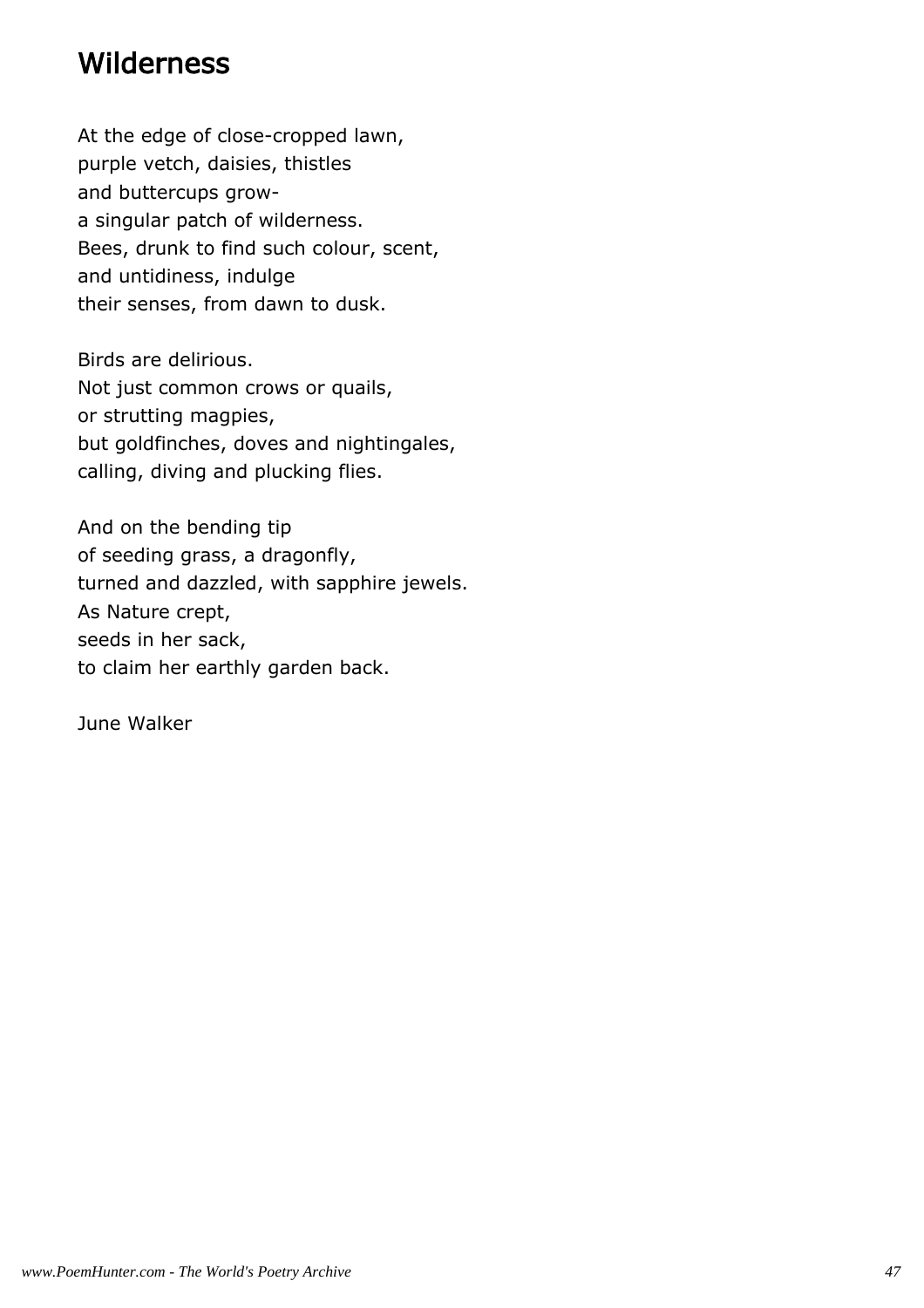#### Willow Buds 1

**Catkins** sprout mouse buds grey like winter's clouds sparkling in the sun, like choppy canal water, or cat's eyes at night. Quiet and still asleep until the breeze brushes past calling them to dance in the wind for a crazy moment of glory.